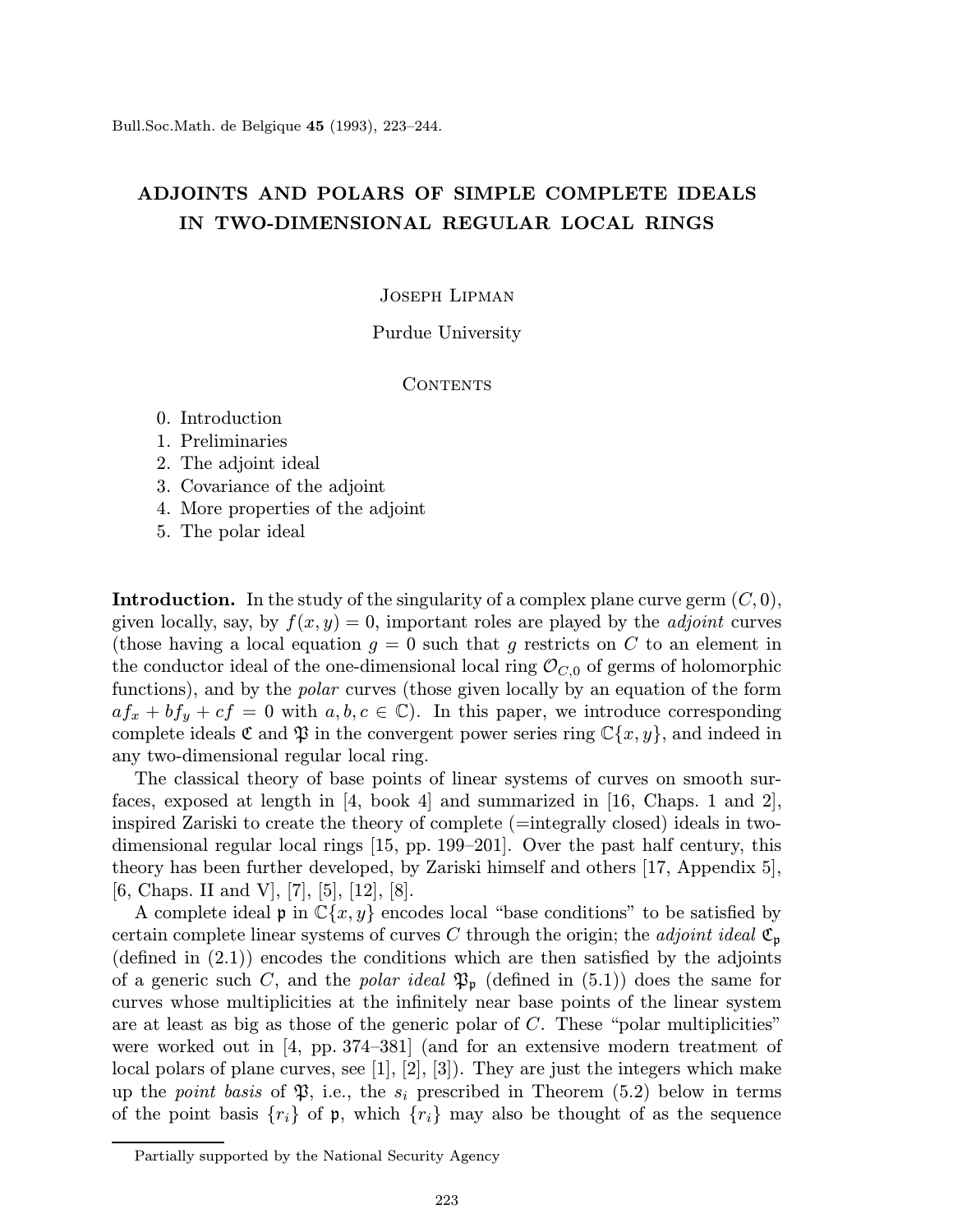of infinitely near multiplicities of the generic curve  $C$  (weighted by the degrees of certain field extensions when we work with fields which are not algebraically closed). The factorization of  $\mathfrak P$  into simple complete ideals is related to the number of irreducible branches of the generic polar, cf. (5.3). The basic results on the adjoint ideal are given in (2.2) and (3.1), and further interesting properties appear in §4.

When our two-dimensional regular local ring, with maximal ideal m, has an algebraically closed residue field, then  $\mathfrak{C} = \mathfrak{P}$  : m. The general case is treated in (2.3).

Though the preceding loosely-described background is geometric, all our considerations will be purely algebraic and precise (except for some remarks at the very end). We assume throughout that the complete ideal  $\mathfrak p$  is *simple*. The extension to more general complete ideals—corresponding to the extension from irreducible plane curve germs to reducible ones—is left to the sufficiently motivated reader.

1. Preliminaries. We first fix some notation and terminology, and recall a few basic facts. More details and references can be found in [7].

(1.1) Let K be a field. Greek letters  $\alpha$ ,  $\beta$ ,  $\gamma$ , ... will denote two-dimensional regular local rings with fraction field  $K$ ; and such objects will be called "points." A quadratic transform of a point  $\alpha$  is a localization  $\alpha[x^{-1}m_{\alpha}]_n$  where x is an element of the maximal ideal  $m_\alpha$  of  $\alpha$ ,  $x \notin m_\alpha^2$ , and  $\mathfrak n$  is a maximal ideal in the ring  $\alpha[x^{-1}\mathfrak m_\alpha]$ . Any such quadratic transform is itself a point, in which  $m_\alpha$  generates a principal prime ideal.

A point  $\beta$  is said to be *infinitely near* to a point  $\alpha$  if  $\beta \supset \alpha$ . There exists then a unique sequence of the form

$$
(1.1.1) \qquad \alpha =: \alpha_0 \subset \alpha_1 \subset \cdots \subset \alpha_n := \beta \qquad (n \ge 0)
$$

where for each  $i < n$ ,  $\alpha_{i+1}$  is a quadratic transform of  $\alpha_i$ . The maximal ideal  $\mathfrak{m}_{\beta}$  contains  $\mathfrak{m}_{\alpha}$ , and the residue field extension  $\alpha/\mathfrak{m}_{\alpha} \hookrightarrow \beta/\mathfrak{m}_{\beta}$  has finite degree, denoted  $[\beta : \alpha]$ .

(1.2) For an  $\alpha$ -ideal I of finite colength (i.e., I contains some power of  $m_{\alpha}$ ), the transform  $I^{\beta}$  of I in a point  $\beta \supset \alpha$  is the ideal  $I(I\beta)^{-1}$ , which is m<sub>β</sub>-primary unless Iβ is a principal ideal, in which case  $I^{\beta} = \beta$ . If  $\beta$  is a quadratic transform of  $\alpha$ , then the ideal  $\mathfrak{m}_{\alpha}\beta$  is principal, and  $I^{\beta} = I(\mathfrak{m}_{\alpha}\beta)^{-r}$ , where  $r := \text{ord}_{\alpha}(I)$  is the largest among those integers s such that  $I \subset \mathfrak{m}^s_\alpha$ . Transform is transitive: if  $\gamma \supset \beta$ then  $(I^{\beta})^{\gamma} = I^{\gamma}$ . Transform preserves products:  $(IJ)^{\beta} = I^{\beta}J^{\beta}$ .

An  $\alpha$ -ideal I is *complete* (i.e., integrally closed) if  $IR \cap \alpha = I$  for every valuation ring R such that  $K \supset R \supset \alpha$ . Any product of complete ideals is complete. I is simple if it is not the product of two other ideals. If the finite-colength ideal  $I$  is complete (resp. complete and simple) then so is  $I^{\beta}$ .

The point basis of I is the family of integers  $\{\text{ord}_{\beta}(I^{\beta})\}_{\beta\supset\alpha}$ , where  $\text{ord}_{\beta}$  is the unique discrete valuation of  $K$  satisfying

(1.2.1) 
$$
\operatorname{ord}_{\beta}(x) = \max\{n \mid x \in \mathfrak{m}_{\beta}^n\} \qquad (0 \neq x \in \beta).
$$

Two complete finite-colength  $\alpha$ -ideals coincide iff they have the same point basis.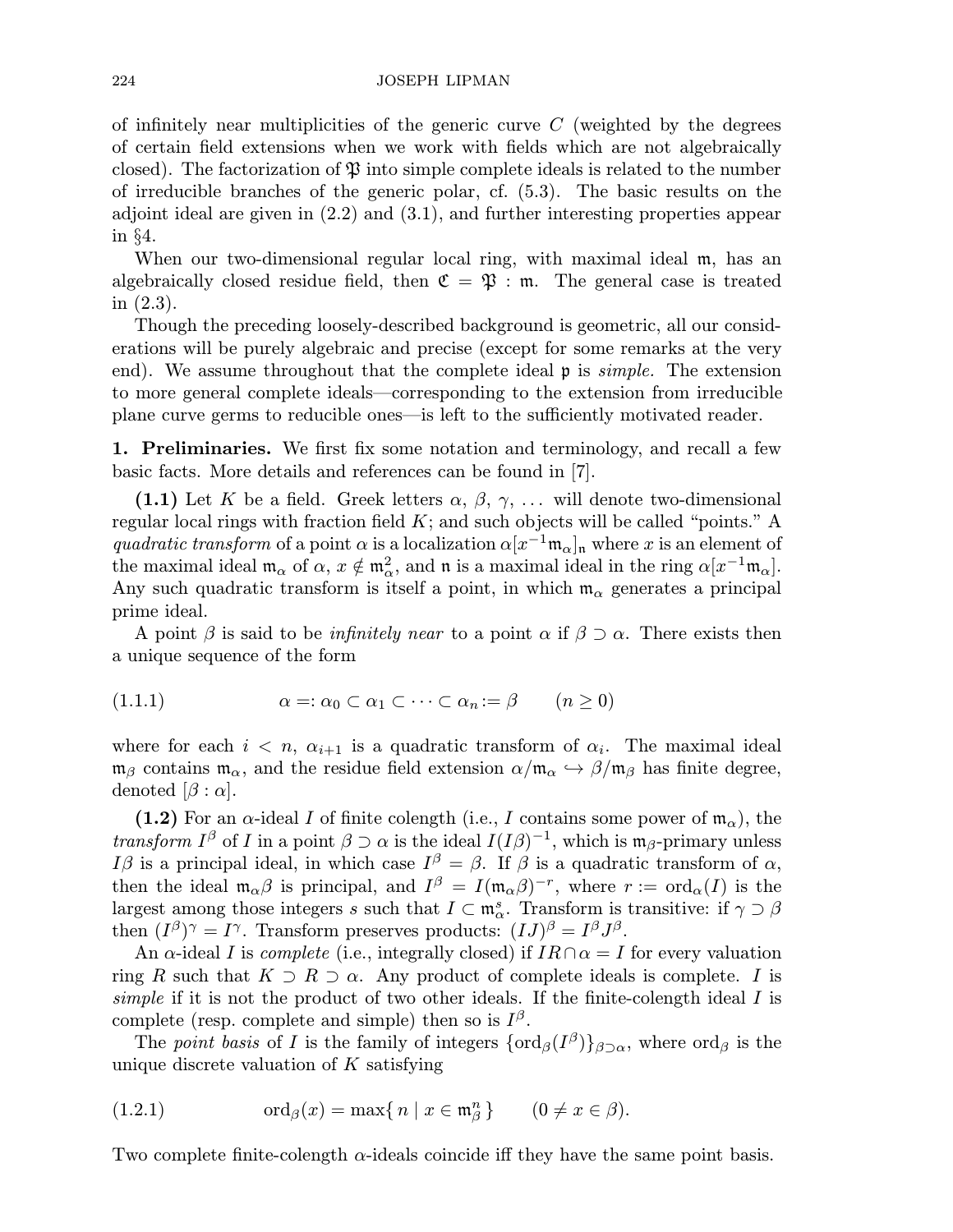The Hoskin-Deligne formula for the colength of an  $m_{\alpha}$ -primary complete ideal I with point basis  $\{r_\beta\}_{\beta\supset\alpha}$  is

(1.2.2) 
$$
\lambda(\alpha/I) = \sum_{\beta \supset \alpha} [\beta : \alpha] r_{\beta}(r_{\beta} + 1)/2
$$

( $\lambda$  denotes "length"). For such an I, then, there are only finitely many points  $\beta$ with  $r_\beta \neq 0$ . (In fact  $r_\beta \neq 0$  iff there is a point  $\gamma \supset \beta$  such that ord<sub>γ</sub> is a Rees valuation of  $I$ .)

Using (1.2.2)—or otherwise—one can show that

(1.2.3) 
$$
\lambda(I/\mathfrak{m}_{\alpha}I) = \text{ord}_{\alpha}(I) + 1
$$

and

(1.2.4) 
$$
\lambda((I : \mathfrak{m}_{\alpha})/I) = \mathrm{ord}_{\alpha}(I),
$$

cf. [7, §3].

(1.3) A valuation v of K dominates  $\alpha$  if  $v(x) \geq 0$  for all  $x \in \alpha$  and  $v(x) > 0$  for all x in the maximal ideal  $\mathfrak{m}_{\alpha}$  of  $\alpha$ ; in other words, the valuation ring  $R_v$  contains  $\alpha$ , and its maximal ideal  $\mathfrak{m}_v$  contains  $\mathfrak{m}_{\alpha}$ . For such a v, a v-ideal in  $\alpha$  is an ideal of the form  $J \cap \alpha$  where J is a non-zero ideal in  $R_v$ . The v-successor of a v-ideal I in  $\alpha$  is the ideal

$$
I'_v := \{ x \in \alpha \mid xR_v \subsetneqq IR_v \} = \{ x \in \alpha \mid v(x) > v(I) \}
$$

where  $v(I) := \min\{v(y) | y \in I\}$  (which exists since I is finitely generated). The principal ideal  $IR_v$  strictly contains  $I'_vR_v$ , and it follows that  $I'_v = (I'_vR_v) \cap \alpha$ , so that  $I'$  is a v-ideal, clearly the largest one properly contained in  $I$ .

Associated to any  $v$  we have then the sequence of  $v$ -ideals

$$
(1.3.1) \qquad \alpha =: I_0 \supset I_1 \, (= \mathfrak{m}_\alpha) \supset I_2 \supset \cdots \supset I_n \supset \ldots
$$

in which  $I_{j+1}$  is the v-successor of  $I_j$  for every  $j \geq 0$ . (We also say that  $I_j$  is the *v-predecessor* of  $I_{j+1}$ .) For  $j > 0$ , the ideal  $I_j$  is  $\mathfrak{m}_{\alpha}$ -primary: clearly  $I_j \supset \mathfrak{m}_{\alpha} I_{j-1}$ whence, by induction,  $I_j \supset m_\alpha^j$ . If v is rank-one discrete, then every v-ideal appears somewhere in (1.3.1).

(1.4) We'll call a valuation v of K a prime divisor of  $\alpha$  if v dominates  $\alpha$  and the residue field extension  $\alpha/\mathfrak{m}_{\alpha} \hookrightarrow R_v/\mathfrak{m}_v$  is transcendental. For example, if  $\beta \supset \alpha$ then ord<sub>β</sub> is a prime divisor of  $\alpha$ , cf. (1.2.1); and in fact every prime divisor of  $\alpha$  is of this form for a unique  $\beta$ .

Moreover, there is a one-one correspondence  $\mathfrak{p} \leftrightarrow v_{\mathfrak{p}}$  between the set of simple  $\mathfrak{m}_{\alpha}$ -primary complete ideals and the set of prime divisors of  $\alpha$  [17, p. 391, (E)]. (Actually,  $v_{\rm p}$  is the unique Rees valuation of  $\rm p$ , cf. [6, p. 245, (21.3)] or [5, p. 333, Thm. 4.2]).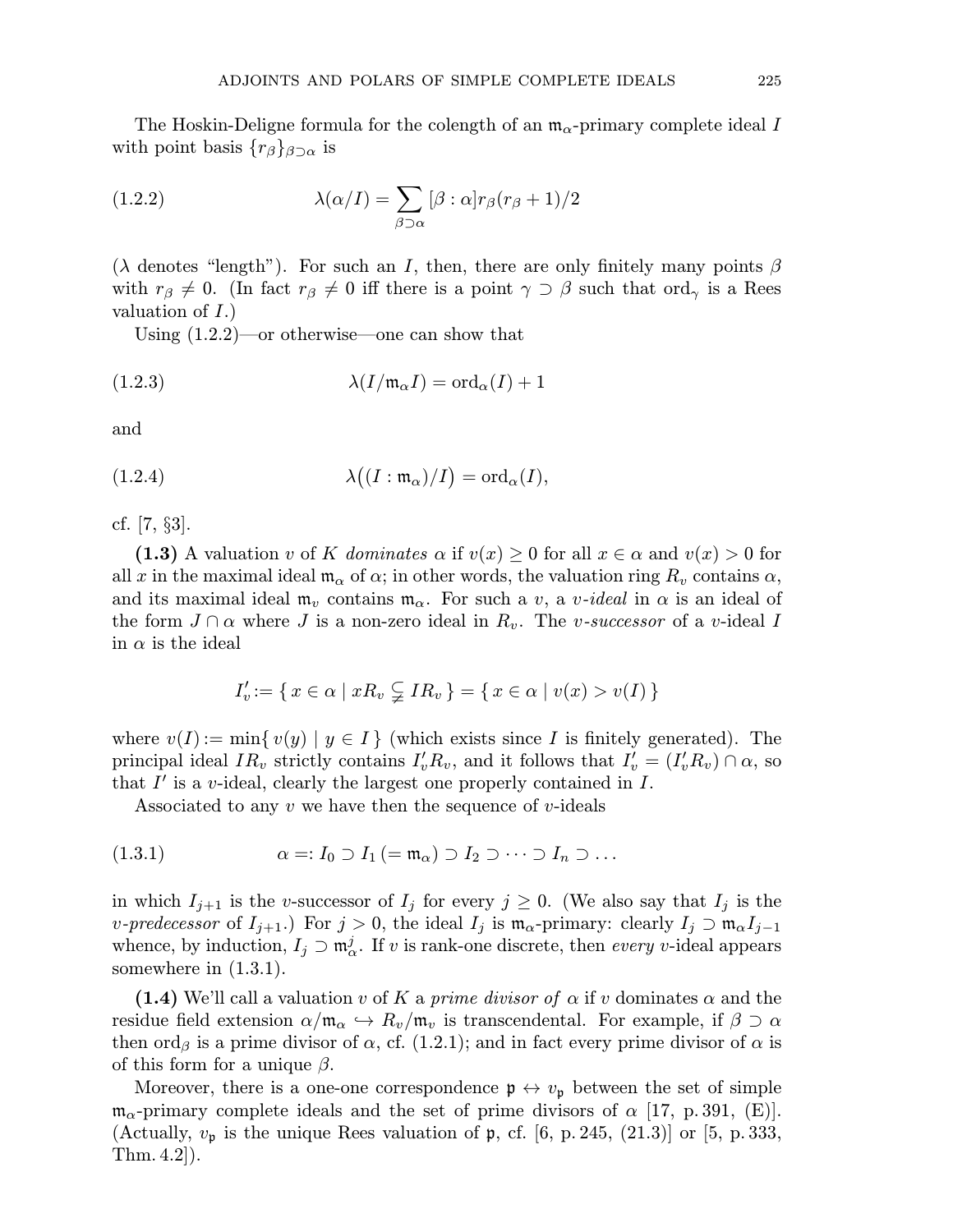Thus we have three sets in one-one correspondence:

{prime divisors of 
$$
\alpha
$$
}  
\n $\updownarrow$   
\n{points infinitely near to  $\alpha$ }  
\n{simple m <sub>$\alpha$</sub> -primary complete ideals}

The infinitely near point  $\beta_{p}$  corresponding to a simple  $\mathfrak{m}_{\alpha}$ -primary complete ideal  $\mathfrak{p}$  (i.e., ord<sub> $\beta_{\mathfrak{p}} = v_{\mathfrak{p}}$ ) is characterized by any one of the following properties:</sub>

 $-\beta_{\mathfrak{p}}$  is the largest among those  $\beta \supset \alpha$  such that  $\mathfrak{p}^{\beta} \neq \beta$  [17, p. 389, (B)].

 $-\beta_{p}$  is the unique point infinitely near to  $\alpha$  in which the transform of  $p$  is the maximal ideal [17, p. 389, (B)].

—A valuation v dominating  $\alpha$  dominates  $\beta_{p}$  iff p is a v-ideal. (This follows from [17, p. 390,  $(D)$ ].)

If  $\beta_{\mathfrak{p}} \subset \beta_{\mathfrak{p}'}$  then  $\mathfrak{p} \supset \mathfrak{p}'$ . (The converse doesn't hold.)

Furthermore, for any  $v_p$ -ideal I in  $\alpha$ , the ideal  $I\beta_p$  is principal iff p does not divide I (i.e.,  $I \neq \mathfrak{p}(I : \mathfrak{p})$ ) [17, p. 392, (F), (2)].

**Lemma (1.5).** Let  $\beta \supset \alpha$ , let v be a valuation dominating  $\beta$ , and let I be a v-ideal such that the ideal  $I\beta$  is principal. Then the v-successor of I is the ideal  $I':=(\mathfrak{m}_{\beta}I)\cap\alpha$ . Moreover, the length of the  $\alpha$ -module  $I/I'$  is  $\leq [\beta:\alpha]$ .

*Proof.* Let  $z \in I$  be such that  $I\beta = z\beta$ , and map I  $\alpha$ -linearly to  $\beta/\mathfrak{m}_{\beta}$  by sending  $x \in I$  to  $(x/z) + \mathfrak{m}_{\beta}$ . It is immediate that the kernel of this map is I', and that the kernel of its composition with the injective map  $\beta/\mathfrak{m}_{\beta} \to R_v/\mathfrak{m}_v$  is  $I'_v$ . Thus  $I'_v = I'$ ; and we have an  $(\alpha/\mathfrak{m}_{\alpha})$ -linear injection  $I/I' \to \beta/\mathfrak{m}_{\beta}$ , whence the last assertion.  $\square$ 

Corollary  $(1.5.1).$ <sup>1</sup> For any v dominating  $\beta_{\mathfrak{p}}$  (i.e., such that  $\mathfrak{p}$  is a v-ideal) the sequence (1.3.1) of v-ideals in  $\alpha$  coincides up to and including p with the corresponding sequence for  $v_{\mathfrak{p}}$ .

(1.6) Various proofs of the following useful relation can be found in [6, p.247, Prop.(21.4)], [13, §7], [5, p.334, Thm.4.3], and [8, Cor.(4.8)]:

(1.6.1) 
$$
\mathrm{ord}_{\alpha}(\mathfrak{p})=[\beta_{\mathfrak{p}}:\alpha]v_{\mathfrak{p}}(\mathfrak{m}_{\alpha}).
$$

Here is one application. Define the *intersection number* of two  $m_{\alpha}$ -primary ideals I and J, with respective point bases  $\{r_\beta\}$  and  $\{s_\beta\}$ , to be

$$
(I \cdot J) := \sum_{\beta \supset \alpha} [\beta : \alpha] r_{\beta} s_{\beta}.
$$

<sup>&</sup>lt;sup>1</sup>Even for "polynomial ideals" this strengthens [15, p. 171, Thm. 6.2.], where only 0-dimensional valuations occur [ibid., bottom of p. 155].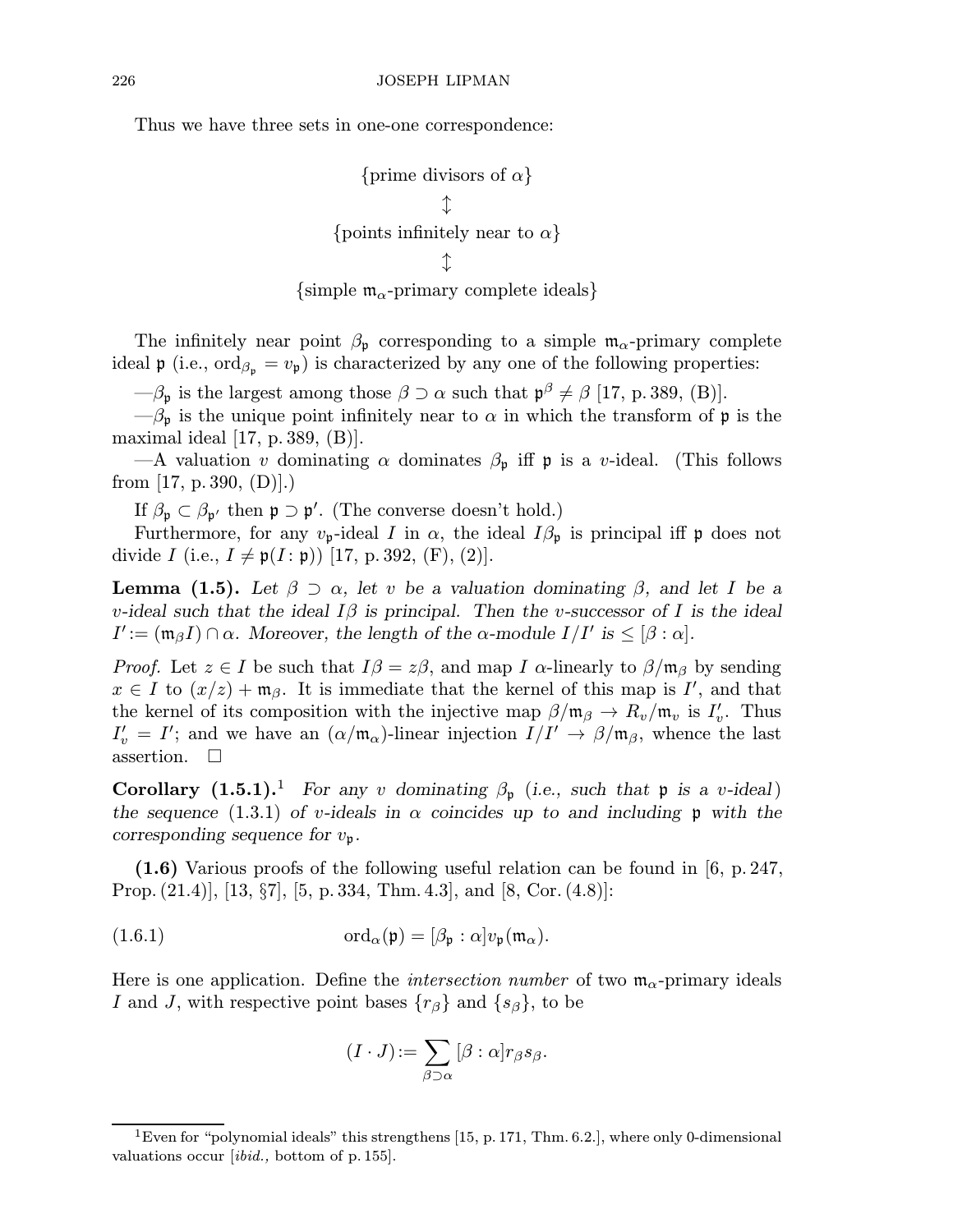**Lemma (1.6.2).** For any  $\mathfrak{m}_{\alpha}$ -primary ideals  $\mathfrak{p}$ , J, with  $\mathfrak{p}$  complete and simple, we have

$$
(\mathfrak{p} \cdot J) = [\beta_{\mathfrak{p}} : \alpha] v_{\mathfrak{p}}(J).
$$

*Proof.* Since for  $\beta \supset \alpha$ ,  $\mathfrak{p}^{\beta} = \beta$  unless  $\beta_{\mathfrak{p}} \supset \beta$ , therefore

$$
(\mathfrak{p} \cdot J) = \sum_{\beta_{\mathfrak{p}} \supset \beta \supset \alpha} [\beta : \alpha] \text{ord}_{\beta}(\mathfrak{p}^{\beta}) \text{ord}_{\beta}(J^{\beta})
$$

$$
\stackrel{(1.6.1)}{=} \sum_{\beta_{\mathfrak{p}} \supset \beta \supset \alpha} [\beta : \alpha] [\beta_{\mathfrak{p}} : \beta] v_{\mathfrak{p}}(\mathfrak{m}_{\beta}) \text{ord}_{\beta}(J^{\beta})
$$

$$
= [\beta_{\mathfrak{p}} : \alpha] v_{\mathfrak{p}}(J),
$$

the last equality by an easy induction on the number of points between  $\beta_{p}$  and  $\alpha$ , cf. [7, pp. 209–210, Lemma  $(1.11)$ ].  $\Box$ 

We mention in passing a more general form of  $(1.6.1)$ :

**Corollary (1.6.3).** (Reciprocity) For any two simple  $\mathfrak{m}_{\alpha}$ -primary ideals p and q,

$$
[\beta_{\mathfrak{p}}:\alpha]v_{\mathfrak{p}}(\mathfrak{q})=[\beta_{\mathfrak{q}}:\alpha]v_{\mathfrak{q}}(\mathfrak{p}).
$$

Geometrically, (1.6.1) can be understood thus: the left-hand side is the intersection number of the proper transform of a general element of p with the closed fiber  $f^{-1}{m_{\alpha}}$  of any map  $f: X \to \text{Spec}(\alpha)$  obtained by a succession of point blowups, while the right hand side is that intersection number when  $f$  is the map obtained by successively blowing up all the points between  $\alpha$  and  $\beta_p$ , inclusive. A more precise intersection-theoretic interpretation of (1.6.3) is given in the proof of [6, p. 247, Prop. (21.4)].

**2. The adjoint ideal.** We fix a point  $\alpha$ , and denote its maximal ideal by m. The length of an  $\alpha$ -module M will be denoted by  $\lambda(M)$ . For any simple m-primary complete ideal  $\mathfrak p$  in  $\alpha$ , we set

$$
f_{\mathfrak{p}} := [\beta_{\mathfrak{p}} : \alpha],
$$

the degree of the residue field extension associated with  $\beta_{p} \supset \alpha$ .

By  $(1.5)$  and the statement immediately preceding it, if I is a  $v_{p}$ -ideal not divisible by  $\mathfrak p$ , and  $I'$  is the  $v_{\mathfrak p}$ -successor of I, then  $\lambda(I/I') \leq f_{\mathfrak p}$ . In particular, if the residue field  $\alpha/\mathfrak{m}$  is algebraically closed then  $\lambda(I/I') = f_{\mathfrak{p}} = 1$ .

**Definition (2.1).** The adjoint ideal  $\mathfrak{C}_p$  of a simple m-primary complete ideal p is the largest  $v_p$ -ideal in  $\alpha$  containing p such that whenever I is a  $v_p$ -ideal with  $v_{\mathfrak{p}}$ -successor  $I'$  and  $\mathfrak{C}_{\mathfrak{p}} \supset I \supset I' \supset \mathfrak{p}$ , then

- (i)  $v_{\mathfrak{p}}(I') = v_{\mathfrak{p}}(I) + 1$ , and
- (ii)  $\lambda(I/I') = f_{\mathfrak{p}}$ .

Remark. Corollary (2.2.1) below entails that the "conductor property" (i) holds for any successive pair  $I \supset I'$  of  $v_{p}$ -ideals such that  $\mathfrak{C}_{p} \supset I$ . Property (ii), however, doesn't—consider the case  $p = m$ . (For more information, see [12, Remark 3.3].)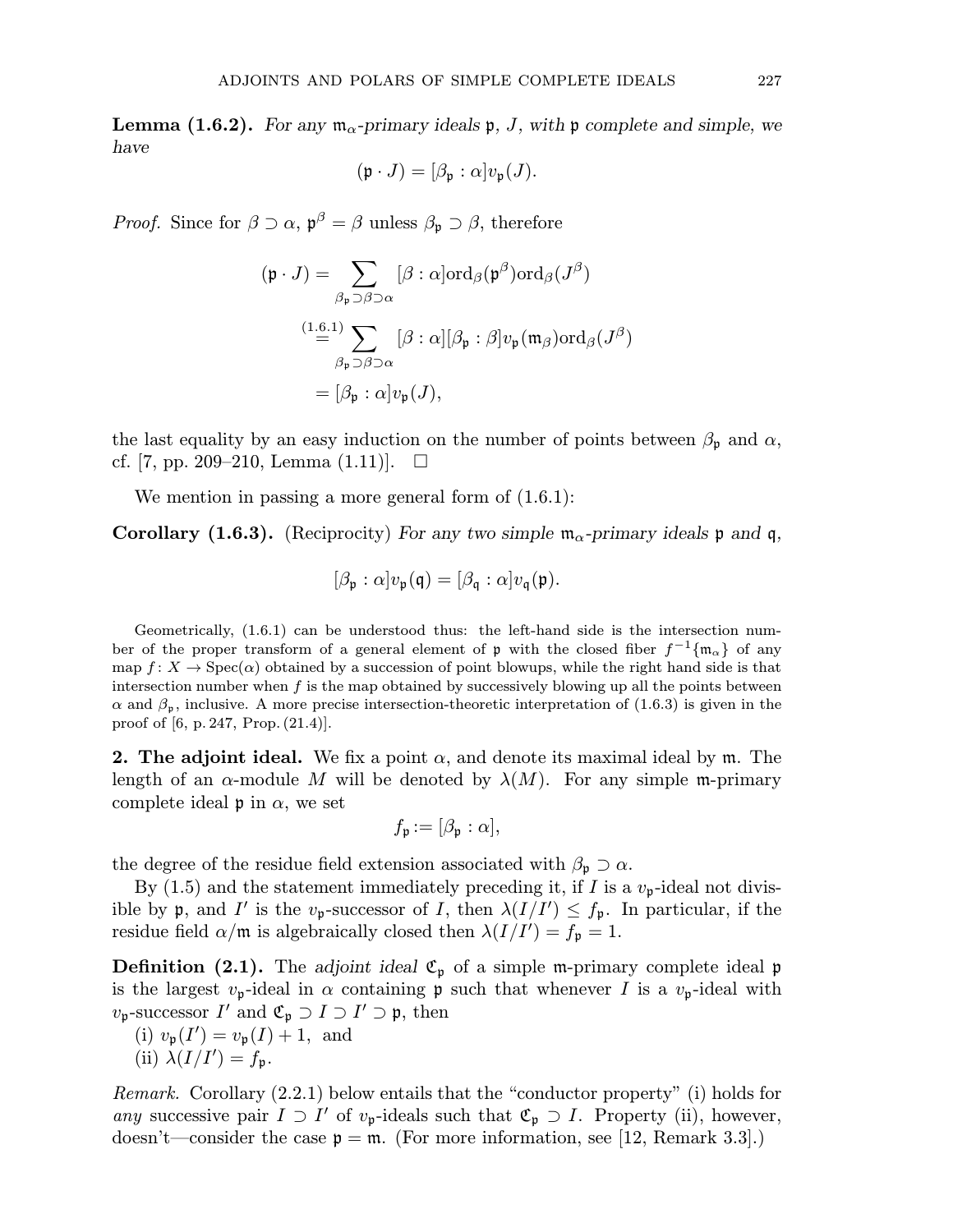**Theorem (2.2).** Let  $\mathfrak{p}$  be a simple m-primary complete ideal, and let  $\mathfrak{q}$  be the largest among those  $v_{\mathfrak{p}}$ -ideals  $\mathfrak{q}'$  such that  $\text{ord}_{\alpha}(\mathfrak{q}') = \text{ord}_{\alpha}(\mathfrak{p})$ . Then  $\mathfrak{C}_{\mathfrak{p}} = \mathfrak{q}$ : m and  $\mathfrak{m}\mathfrak{C}_{\mathfrak{p}}=\mathfrak{q}$ . In particular,  $\text{ord}_{\alpha}(\mathfrak{C}_{\mathfrak{p}})=\text{ord}_{\alpha}(\mathfrak{p})-1$ .

**Corollary (2.2.1).** For every integer  $n \geq n_0 := v_p(\mathfrak{C}_p)$ , there exists an  $x \in \alpha$  such that  $v_{\mathfrak{p}}(x) = n$ .

*Proof.* Since  $v_{\mathfrak{p}}(z\mathfrak{m}) = v_{\mathfrak{p}}(z) + v_{\mathfrak{p}}(\mathfrak{m})$  for any  $z \in \alpha$ , it suffices to show that  $(2.2.1)$  holds for  $n = n_0, n_0 + 1, \ldots, n_0 + v_p(\mathfrak{m}) - 1$ , which by  $(2.1)(i)$  follows easily from the relation  $m\mathfrak{C}_{\mathfrak{p}} = \mathfrak{q} \supset \mathfrak{p}$ .

*Proof of* (2.2). Setting  $v := v_p$ , we have, by (1.2.4) and (1.6.1),

(2.2.2) 
$$
\lambda((\mathfrak{q} : \mathfrak{m})/\mathfrak{q}) = ord_{\alpha}(\mathfrak{q}) = ord_{\alpha}(\mathfrak{p}) = f_{\mathfrak{p}}v(\mathfrak{m}).
$$

In view of the paragraph preceding (2.1), there must then be at least  $v(\mathfrak{m})$  v-ideals contained in q : m and strictly containing q. On the other hand,  $m(q : m) \subset q$ implies that  $v(\mathfrak{q}) - v(\mathfrak{q} : \mathfrak{m}) \leq v(\mathfrak{m})$ , and so there are at most  $v(\mathfrak{m})$  such ideals. Hence there are *precisely*  $v(\mathfrak{m})$  such ideals; and furthermore if I is any one of them, with v-successor I', then (i) and (ii) in (2.1) must hold. Thus  $\mathfrak{q} : \mathfrak{m} \subset \mathfrak{C}_{\mathfrak{p}},$  and  $v(\mathfrak{q} : \mathfrak{m}) = v(\mathfrak{q}) - v(\mathfrak{m})$ . (Incidentally, the same argument applies to any  $\mathfrak{q}'$  in (2.2)).

Now let  $\mathfrak P$  be the *v*-predecessor of q, so that  $v(\mathfrak P) = v(\mathfrak q) - 1 = v(\mathfrak q : \mathfrak m) + v(\mathfrak m) - 1$ and  $\lambda(\mathfrak{P}/\mathfrak{q}) = f_{\mathfrak{p}}$ . Then  $\mathfrak{P}$  :  $\mathfrak{m}$  is a v-ideal containing  $\mathfrak{q}$  :  $\mathfrak{m}$ , and again by (1.2.4) and  $(1.6.1)$  we have

$$
\lambda\big((\mathfrak{P}:\mathfrak{m})/\mathfrak{P}\big)=\mathrm{ord}_{\alpha}(\mathfrak{P})<\mathrm{ord}_{\alpha}(\mathfrak{p})=f_{\mathfrak{p}}v(\mathfrak{m}),
$$

whence  $\lambda((\mathfrak{P}:\mathfrak{m})/(\mathfrak{q}:\mathfrak{m})) < f_{\mathfrak{p}}$  (cf. (2.2.2)). So if  $\mathfrak{q}:\mathfrak{m} \subsetneq \mathfrak{C}_{\mathfrak{p}}$ , then by (ii) in (2.1) we must have  $\mathfrak{P} : \mathfrak{m} = \mathfrak{q} : \mathfrak{m}$ , and further, by (i), the *v*-predecessor I of  $\mathfrak{q} : \mathfrak{m}$  must satisfy  $v(I) = v(q : \mathfrak{m}) - 1$ . But this is impossible, since then

$$
v(\mathfrak{m} I) = v(\mathfrak{m}) + v(I) = v(\mathfrak{m}) + v(\mathfrak{q} : \mathfrak{m}) - 1 = v(\mathfrak{P})
$$

(see above), whence  $mI \subset \mathfrak{P}$ , i.e.,  $I \subset \mathfrak{P} : \mathfrak{m} = \mathfrak{q} : \mathfrak{m}$ . Thus  $\mathfrak{q} : \mathfrak{m} = \mathfrak{C}_{\mathfrak{p}}$ .

Now  $\text{ord}_{\alpha}(\mathfrak{C}_{\mathfrak{p}}) < \text{ord}_{\alpha}(\mathfrak{p})$  (since  $\mathfrak{C}_{\mathfrak{p}} \supsetneq \mathfrak{q}$ ); and

$$
\mathfrak{m}\mathfrak{C}_{\mathfrak{p}}\subset\mathfrak{q}\implies 1+\mathrm{ord}_{\alpha}(\mathfrak{C}_{\mathfrak{p}})\geq\mathrm{ord}_{\alpha}(\mathfrak{q})=\mathrm{ord}_{\alpha}(\mathfrak{p}).
$$

So  $\text{ord}_{\alpha}(\mathfrak{C}_{\mathfrak{p}}) = \text{ord}_{\alpha}(\mathfrak{p}) - 1$ . Finally,

$$
\lambda\big((\mathfrak{q}:\mathfrak{m})/\mathfrak{m}\mathfrak{C}_{\mathfrak{p}}\big)=\lambda(\mathfrak{C}_{\mathfrak{p}}/\mathfrak{m}\mathfrak{C}_{\mathfrak{p}})=\mathrm{ord}_{\alpha}(\mathfrak{C}_{\mathfrak{p}})+1=\mathrm{ord}_{\alpha}(\mathfrak{p})=\lambda\big((\mathfrak{q}:\mathfrak{m})/\mathfrak{q}\big),
$$

the second equality by (1.2.3) and the fourth by (2.2.2), so that  $m\mathfrak{C}_{\mathfrak{p}} = \mathfrak{q}$ .  $\Box$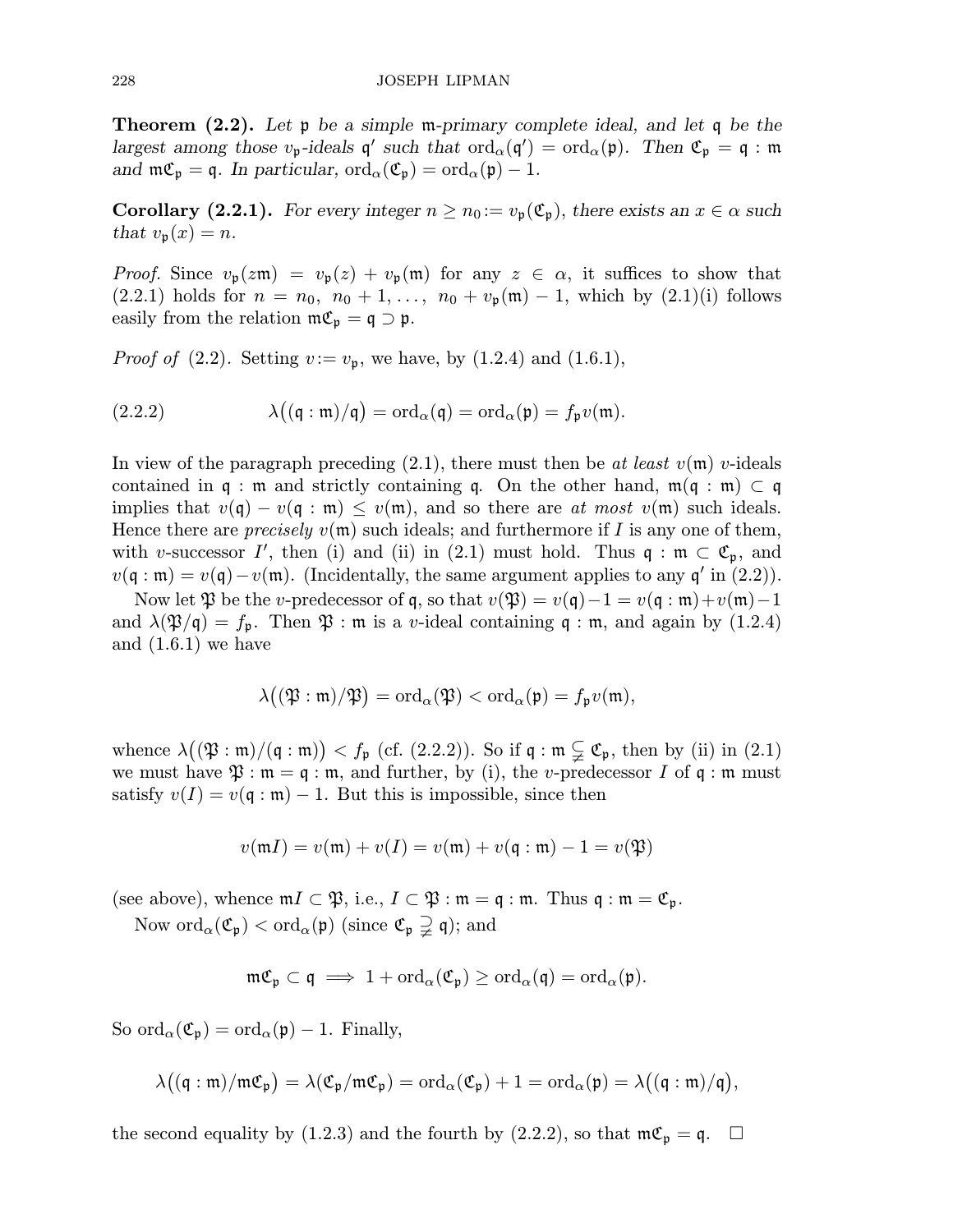Some peculiarities of the case where  $\alpha/m_{\alpha}$  is not algebraically closed are illustrated by:

Corollary (2.3). With notation as in the proof of (2.2), and  $\mathfrak{C} := \mathfrak{C}_{\mathfrak{p}}$ , the following conditions are equivalent:

(i)  $f_{\mathfrak{p}} > 1$ .

- (ii)  $\mathfrak{P}: \mathfrak{m} \neq \mathfrak{C}.$
- (iii)  $v(\mathfrak{P} : \mathfrak{m}) = v(\mathfrak{C}) 1.$
- (iv) There exists  $z \in \alpha$  with  $v(z) = v(\mathfrak{C}) 1$ .

*Proof.* (i) $\Leftrightarrow$ (ii). Since  $\mathfrak{q} \subset \mathfrak{P} \subset \mathfrak{C} = \mathfrak{q} : \mathfrak{m}$ , therefore

$$
f_{\mathfrak{p}} = \lambda(\mathfrak{P}/\mathfrak{q}) = \lambda(\mathfrak{P}/\mathfrak{m}\mathfrak{C})
$$
  
\n
$$
\geq \lambda(\mathfrak{C}/\mathfrak{m}\mathfrak{C}) - \lambda(\mathfrak{C}/\mathfrak{P}) - \lambda((\mathfrak{P} : \mathfrak{m})/\mathfrak{C})
$$
  
\n
$$
= \lambda(\mathfrak{C}/\mathfrak{m}\mathfrak{C}) - \lambda((\mathfrak{P} : \mathfrak{m})/\mathfrak{P})
$$
  
\n
$$
= \text{ord}_{\alpha}(\mathfrak{C}) + 1 - \text{ord}_{\alpha}(\mathfrak{P}) \qquad (\text{cf. (1.2.3), (1.2.4)})
$$
  
\n
$$
= 1,
$$

with equality throughout iff  $\mathfrak{P} : \mathfrak{m} = \mathfrak{C}$ .

(ii)⇔(iii) follows easily (since  $\mathfrak{P} : \mathfrak{m} \supset \mathfrak{C} = \mathfrak{q} : \mathfrak{m}$ ) from

$$
v(\mathfrak{m}) + v(\mathfrak{P} : \mathfrak{m}) = v(\mathfrak{m}(\mathfrak{P} : \mathfrak{m})) \ge v(\mathfrak{P}) = v(\mathfrak{q}) - 1 = v(\mathfrak{m}) + v(\mathfrak{C}) - 1.
$$

(iii)⇒(iv)⇒(i). The first implication is obvious. As for the second, with  $\mathfrak{P}'$  the v-ideal

$$
\mathfrak{P}' \! := \{ \, x \in \alpha \mid v(x) \geq v(z) \, \}
$$

we have  $v(\mathfrak{P}') = v(\mathfrak{C}) - 1$ , whence by (2.1) and the paragraph preceding it,  $f_{\mathfrak{p}} > \lambda(\mathfrak{P}'/\mathfrak{C}) \geq 1$ .  $\Box$ 

**3. Covariance of the adjoint.** Notation remains as in  $\S$ 2. This section is devoted to the proof of the following key result, to the effect that adjoint commutes with transform. Immediate consequences appear in §4.

**Theorem (3.1).** Assume  $\mathfrak{p} \neq \mathfrak{m}$ , so that there is a unique quadratic transform  $\beta$ of  $\alpha$  dominated by  $v_{\mathfrak{p}}$ . Denote the transform  $I^{\beta}$  of an m-primary ideal I by I'. Then  $\mathfrak{p}'$  is a simple  $\mathfrak{m}_\beta$ -primary complete ideal, and

$$
\mathfrak{C}_{\mathfrak{p}'}=(\mathfrak{C}_{\mathfrak{p}})'.
$$

*Proof.* That  $\mathfrak{p}'$  is a simple  $\mathfrak{m}_{\beta}$ -primary complete ideal is proved e.g., in [17, p. 381, Prop.5 and p. 386, Lemma 6].

Let  $\mathfrak{q} = \mathfrak{m} \mathfrak{C}_{\mathfrak{p}}$  be as in (2.2), so that,  $\mathfrak{m} \beta$  being principal,  $\mathfrak{q}' = (\mathfrak{C}_{\mathfrak{p}})'$ . We show first that  $\mathfrak{q}' \subset \mathfrak{C}_{\mathfrak{p}'}.$  Set  $v := v_{\mathfrak{p}} = v_{\mathfrak{p}'},$  and let

$$
\mathfrak{q}=\mathfrak{q}_0>\mathfrak{q}_1>\mathfrak{q}_2>\cdots>\mathfrak{q}_n=\mathfrak{p}
$$

be the sequence of all the v-ideals between q and  $\mathfrak{p}$ , cf. (1.3.1). Since all these ideals have the same order, say r, their transforms—obtained by extending to  $\beta$  and then dividing by the principal ideal  $(m\beta)^{-r}$ —form a descending sequence

$$
\mathfrak{q}'=\mathfrak{q}'_0>\mathfrak{q}'_1>\mathfrak{q}'_2>\cdots>\mathfrak{q}'_n=\mathfrak{p}'
$$

whose members are v-ideals in  $\beta$  [17, p. 390, (D) (1)]. A similar argument holds for any quadratic transform  $\gamma$  of  $\alpha$ ; and so if  $\gamma \neq \beta$  then  $\mathfrak{q}_i^{\gamma} \supset \mathfrak{p}^{\gamma} = \gamma$  for all *i*. From (1.2.2) and "transitivity of transform" we find then that

$$
\lambda_{\alpha}(\alpha/\mathfrak{q}_i) = [\beta : \alpha] \left(\frac{1}{2}r(r+1) + \lambda_{\beta}(\beta/\mathfrak{q}'_i)\right)
$$

$$
\lambda_{\alpha}(\alpha/\mathfrak{q}_{i+1}) = [\beta : \alpha] \left(\frac{1}{2}r(r+1) + \lambda_{\beta}(\beta/\mathfrak{q}'_{i+1})\right).
$$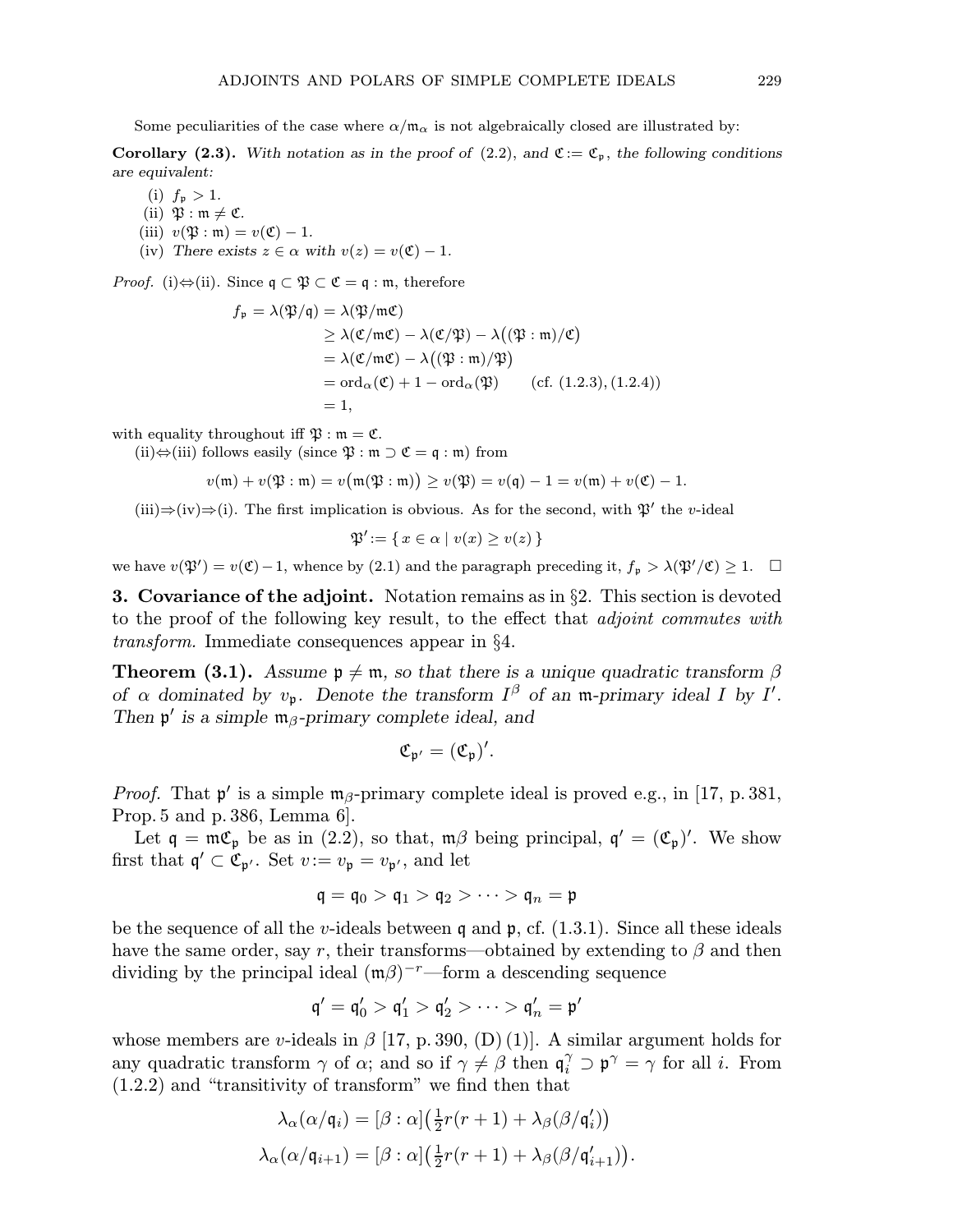Subtracting the first of these equations from the second, and by  $(2.1)(ii)$ , we get

$$
[\beta : \alpha] \lambda_{\beta}(\mathfrak{q}'_i/\mathfrak{q}'_{i+1}) = \lambda_{\alpha}(\mathfrak{q}_i/\mathfrak{q}_{i+1}) = f_{\mathfrak{p}},
$$

so that

$$
\lambda_{\beta}(\mathfrak{q}'_i/\mathfrak{q}'_{i+1}) = [\beta : \alpha]^{-1} f_{\mathfrak{p}} = f_{\mathfrak{p}'}.
$$

Also,

$$
v(\mathfrak{q}_i) = v(\mathfrak{q}_i \beta) = v(\mathfrak{q}'_i) + rv(\mathfrak{m})
$$

$$
v(\mathfrak{q}_{i+1}) = v(\mathfrak{q}_{i+1} \beta) = v(\mathfrak{q}'_{i+1}) + rv(\mathfrak{m})
$$

and so

$$
v(\mathfrak{q}'_{i+1}) - v(\mathfrak{q}'_i) = v(\mathfrak{q}_{i+1}) - v(\mathfrak{q}_i) = 1.
$$

It follows, by (2.1), that indeed  $\mathfrak{q}' \subset \mathfrak{C}_{\mathfrak{p}'},$  i.e.,  $(\mathfrak{C}_{\mathfrak{p}})' \subset \mathfrak{C}_{\mathfrak{p}'}.$ 

If  $\mathfrak{q}' = \beta$  we are done. Otherwise, let  $\mathfrak{P}' \subset \beta$  be the v-predecessor of  $\mathfrak{q}'$ , and let  $\mathfrak{P} \subset \alpha$  be the *inverse transform* of  $\mathfrak{P}',$  i.e., the largest ideal in  $\alpha$  whose transform in  $\beta$  is  $\mathfrak{P}'$  [17, p. 390]. Clearly,  $\mathfrak{P}$  is not divisible by m and  $\mathfrak{P} = (\mathfrak{m}^s \mathfrak{P}') \cap \alpha$  where  $s:=\mathrm{ord}_{\alpha}(\mathfrak{P}).$ 

Now  $s < r := \text{ord}_{\alpha}(\mathfrak{q})$ ; for if not, then we would have

$$
\mathfrak{m}^{s-r+1}\mathfrak{C}_{\mathfrak{p}}=\mathfrak{m}^{s-r}\mathfrak{q}\subset (\mathfrak{m}^{s-r}\mathfrak{q}\beta)\cap \alpha=(\mathfrak{m}^s\mathfrak{q}')\cap \alpha\subset (\mathfrak{m}^s\mathfrak{P}')\cap \alpha=\mathfrak{P};
$$

and since  $\text{ord}_{\alpha}(\mathfrak{m}^{s-r+1}\mathfrak{C}_{\mathfrak{p}})=s=\text{ord}_{\alpha}(\mathfrak{P}),$  the initial forms of elements in  $\mathfrak{P}$  with order s would form an  $\alpha/\mathfrak{m}_{\alpha}$ -vector space of dimension  $> 1$ , contradicting [17, p. 368, Prop. 3] since  $\mathfrak P$  is not divisible by  $\mathfrak m$ . So  $t:= r-1-s\geq 0$ , and

$$
v((\mathfrak{C}_{\mathfrak{p}})') - v(\mathfrak{P}') = (v(\mathfrak{C}_{\mathfrak{p}}) - (r-1)v(\mathfrak{m})) - (v(\mathfrak{m}^t \mathfrak{P}) - (r-1)v(\mathfrak{m}))
$$
  
= 
$$
v(\mathfrak{C}_{\mathfrak{p}}) - v(\mathfrak{m}^t \mathfrak{P}).
$$

If  $v((\mathfrak{C}_{\mathfrak{p}})') - v(\mathfrak{P}') > 1$ , then by  $(2.1)(i)$ ,  $(\mathfrak{C}_{\mathfrak{p}})' = \mathfrak{C}_{\mathfrak{p}'}$ , q.e.d. So suppose that  $v(\mathfrak{C}_{\mathfrak{p}}) - v(\mathfrak{m}^t \mathfrak{P}) = 1$ , whence, by (2.1) again, the v-predecessor I of  $\mathfrak{C}_{\mathfrak{p}}$  satisfies  $\lambda(I/\mathfrak{C}_{\mathfrak{p}}) < f_{\mathfrak{p}}$ . Note that  $\mathfrak{m}^t \mathfrak{P} = (\mathfrak{m}^t \mathfrak{P} \beta) \cap \alpha$  [17, p. 369, Cor. 2], and that

$$
\mathfrak{C}_{\mathfrak{p}}\beta=\mathfrak{m}^{r-1}\mathfrak{q}'\subset \mathfrak{m}^{r-1}\mathfrak{P}'=\mathfrak{m}^t\mathfrak{P}\beta,
$$

so that  $\mathfrak{C}_{\mathfrak{p}} \subset \mathfrak{m}^t \mathfrak{P} \subset I$ . Thus  $\lambda(\mathfrak{m}^t \mathfrak{P}/\mathfrak{C}_{\mathfrak{p}}) < f_{\mathfrak{p}}$ . Moreover,  $\mathfrak{m}^t \mathfrak{P}$  and  $\mathfrak{C}_{\mathfrak{p}}$  have the same order  $r-1$ , and since as before  $(\mathfrak{C}_{\mathfrak{p}})^{\gamma} = \mathfrak{q}^{\gamma} = \gamma$  for any quadratic transform  $\gamma$ of  $\alpha$  other than  $\beta$ , therefore  $(\mathfrak{m}^t \mathfrak{P})^{\gamma} = \gamma$  too. Applying  $(1.2.2)$  to  $\mathfrak{C}_{\mathfrak{p}}$  and to  $\mathfrak{m}^t \mathfrak{P},^2$ we conclude as above that

$$
\lambda_{\beta}(\mathfrak{P}'/(\mathfrak{C}_{\mathfrak{p}})') = \lambda_{\beta}((\mathfrak{m}^t \mathfrak{P})'/(\mathfrak{C}_{\mathfrak{p}})') = [\beta : \alpha]^{-1} \lambda_{\alpha}(\mathfrak{m}^t \mathfrak{P}/\mathfrak{C}_{\mathfrak{p}})
$$
  

$$
< [\beta : \alpha]^{-1} f_{\mathfrak{p}} = f_{\mathfrak{p}'}.
$$

So once again we have by  $(2.1)$  that  $(\mathfrak{C}_{\mathfrak{p}})' = \mathfrak{C}_{\mathfrak{p}'}. \quad \Box$ 

<sup>&</sup>lt;sup>2</sup>Here we use completeness of  $\mathfrak{m}^t \mathfrak{P}$ ; but  $\mathfrak{m}^t \mathfrak{P} = (\mathfrak{m}^t \mathfrak{P} \beta) \cap \alpha$  suffices, cf. [7, p. 223, (3.1) etc.].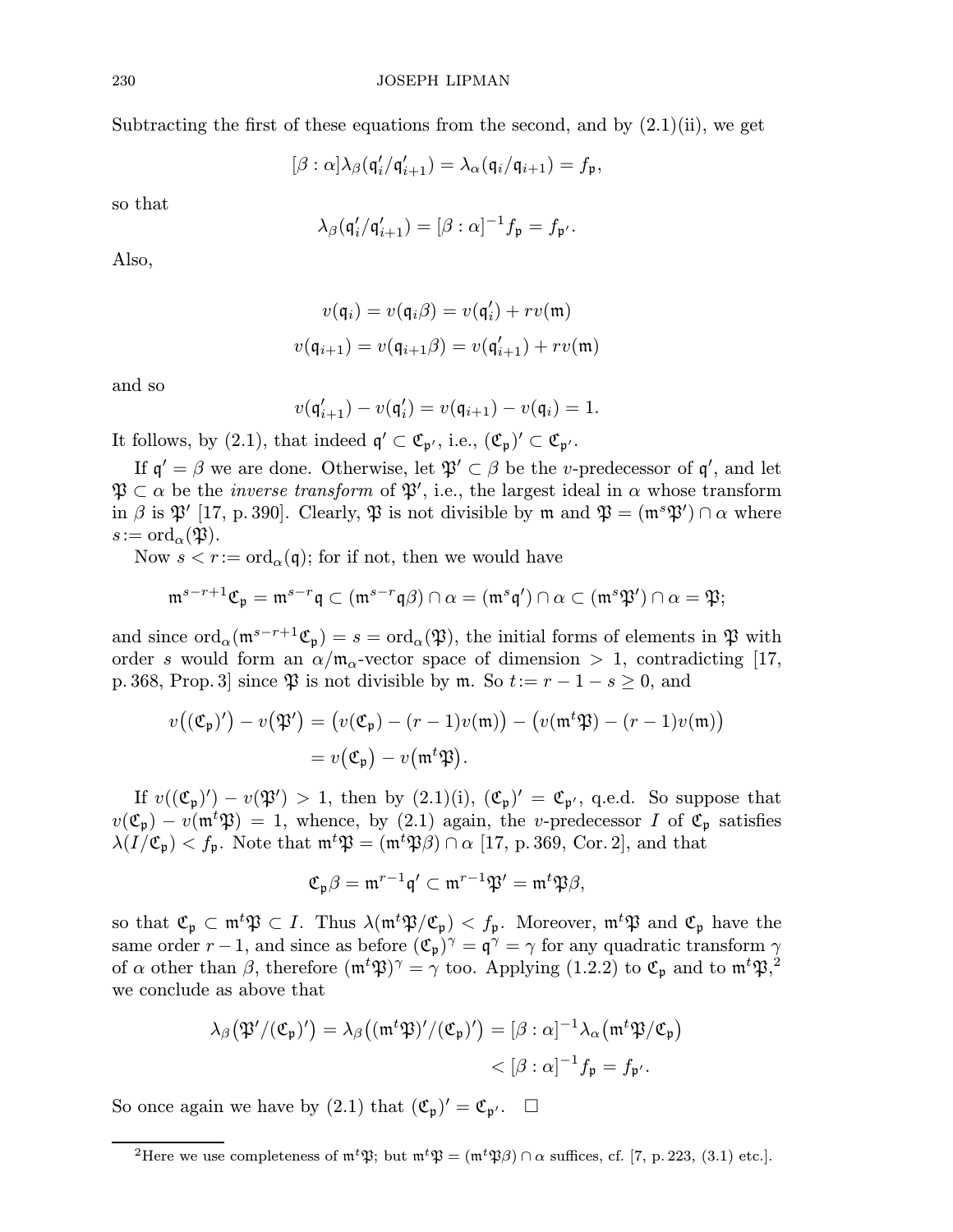### 4. More properties of the adjoint.

Denote the point basis of the simple  $m_{\alpha}$ -primary complete ideal p by  $\{r_{\beta}\}.$ From  $(2.2)$  and  $(3.1)$  we get:

**Corollary (4.1).** The point basis of  $\mathfrak{C}_{\mathfrak{p}}$  is  $\{r_{\beta}-1\}$ .

Hence, by (1.2.2):

Corollary (4.2).

$$
\lambda(\alpha/\mathfrak{C}_{\mathfrak{p}})=\sum_{\beta\supset\alpha}[\beta:\alpha]r_{\beta}(r_{\beta}-1)/2.
$$

Recall that  $f_{\mathfrak{p}} := [\beta_{\mathfrak{p}} : \alpha].$ 

Corollary (4.3). (Gorenstein property)

$$
f_{\mathfrak{p}}v_{\mathfrak{p}}(\mathfrak{C}_{\mathfrak{p}})=2\lambda(\alpha/\mathfrak{C}_{\mathfrak{p}}).
$$

*Proof.* By (1.6.2), the left-hand side is  $(\mathfrak{p} \cdot \mathfrak{C}_{\mathfrak{p}}) = \sum_{\beta \supset \alpha} [\beta : \alpha] r_{\beta} (r_{\beta} - 1)$ .

**Corollary (4.4).** (Noh, [11, Thm. 1]). If  $f_p = 1$  (for example, if  $\alpha/\mathfrak{m}_{\alpha}$  is algebraically closed) then the semigroup

$$
S_{\mathfrak{p}} := \{ v_{\mathfrak{p}}(x) \mid 0 \neq x \in \alpha \}
$$

is symmetric.

*Proof.* If  $f_{\mathfrak{p}} = 1$  then by (2.1) and (2.2.1),  $c := v_{\mathfrak{p}}(\mathfrak{C}_{\mathfrak{p}})$  is the conductor of  $S_{\mathfrak{p}}$ , i.e.,  $S_{\mathfrak{p}}$  contains every integer  $\geq c$ , but  $c-1 \notin S_{\mathfrak{p}}$ . Symmetry means, by definition, that  $c - 1 - s \in S_p$  for every  $s \in S_p$ , or, equivalently, that  $S_p$  contains exactly half of the integers in the interval [0,  $c-1$ ]. But when  $f_{\mathfrak{p}} = 1$ , we have by (1.5) and the statement preceding it that  $\lambda(I/I') = 1$  for any two successive  $v_{\mathfrak{p}}$ -ideals containing  $\mathfrak{C}_{\mathfrak{p}}$ . Hence the symmetry of  $S_{\mathfrak{p}}$  results from (4.3).  $\Box$ 

(4.5). Let  $\beta \supset \alpha$ , and set  $\mathfrak{p} := \mathfrak{p}_{\beta}$ ,  $\mathfrak{C} := \mathfrak{C}_{\mathfrak{p}}$ . The quadratic sequence

$$
\alpha =: \alpha_0 \subset \alpha_1 \subset \cdots \subset \alpha_n := \beta \qquad (n \ge 0)
$$

in (1.1) gives rise to the sequence of regular surfaces

$$
\operatorname{Spec}(\alpha) =: X_0 \underset{f_0}{\longleftarrow} X_1 \underset{f_1}{\longleftarrow} \cdots \underset{f_n}{\longleftarrow} X_{n+1} =: X
$$

where  $f_i: X_{i+1} \to X_i$   $(0 \leq i \leq n)$  is obtained by blowing up the geometric point  $x_i \in X_i$  whose local ring is  $\alpha_i$ . Set  $\mathfrak{m}_i := \mathfrak{m}_{\alpha_i}$ . Note that  $\mathfrak{m}_i \mathcal{O}_X$  is an invertible  $\mathcal{O}_X$ -ideal. Also  $\mathfrak{p}\mathcal{O}_X$  and  $\mathfrak{C}\mathcal{O}_X$  are invertible; indeed, an easy induction yields

$$
\mathfrak{p}\mathcal{O}_X=\prod_{0\leq i\leq n}\mathfrak{m}_i^{r_i}\mathcal{O}_X\qquad \big(r_i:=\mathrm{ord}_{\alpha_i}(\mathfrak{p}^{\alpha_i})\big)
$$

and similarly, in view of (4.1),

$$
\mathfrak{C} \mathcal{O}_X = \prod_{0 \leq i \leq n} \mathfrak{m}_i^{r_i - 1} \mathcal{O}_X \,.
$$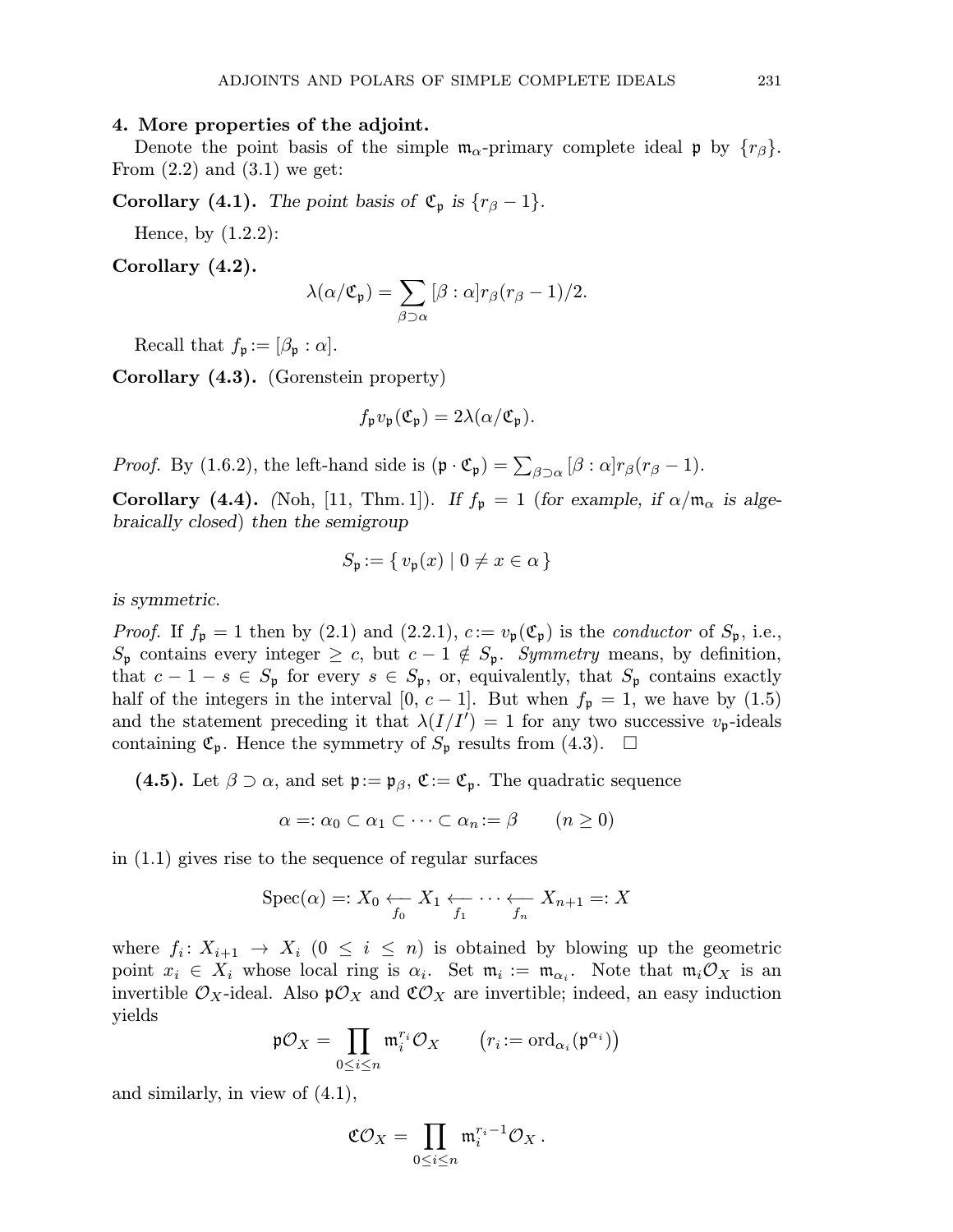#### 232 JOSEPH LIPMAN

Let  $E_i'$  be the curve  $E_i' := f_i^{-1}\{x_i\}$ , and let  $E_i$  be the proper transform of  $E_i'$ on X, i.e., the unique curve on X mapped isomorphically onto  $E'_i$  by the composed map  $f_{i+1} \circ f_{i+2} \circ \cdots \circ f_n$ . Let  $\iota: E_i \hookrightarrow X$  be the inclusion map. For any invertible  $\mathcal{O}_X$ -module  $\mathcal{L}, (\mathcal{L} \cdot E_i)$  denotes the degree, over  $\alpha/\mathfrak{m}_{\alpha}$ , of the invertible sheaf  $\iota^*\mathcal{L}$ on the curve  $E_i$ . For any divisor D on X, the intersection number  $(D \cdot E_i)$  is, by definition,  $(\mathcal{O}_X(D) \cdot E_i)$ .

Proposition (4.5.1). Set

$$
\mathcal{K}:=\mathfrak{p}(\mathfrak{C} \mathcal{O}_X)^{-1}=\prod_{0\leq i\leq n} \mathfrak{m}_i \mathcal{O}_X.
$$

Then

$$
(\mathcal{K} \cdot E_j) = (E_j \cdot E_j) + 2[\alpha_j : \alpha] \qquad (0 \le j \le n).
$$

*Proof.*<sup>3</sup> Standard intersection theory (cf. e.g., [6,  $\S13$ ]) yields the following facts.

—If  $i < j$  then the  $\mathcal{O}_X$ -module  $\mathfrak{m}_i\mathcal{O}_X$  is free (of rank one) in a neighborhood of  $E_j$ , and hence  $(\mathfrak{m}_i \mathcal{O}_X \cdot E_j) = 0$ .

—If  $i = j$  then

$$
(\mathfrak{m}_i \mathcal{O}_X \cdot E_j) = (\mathfrak{m}_j \mathcal{O}_{X_{j+1}} \cdot E'_j) = -(E'_j \cdot E'_j) = [\alpha_j : \alpha].
$$

 $\text{---If } i > j \text{ then } (\mathfrak{m}_i \mathcal{O}_X \cdot E_j) = -[\alpha_i : \alpha] \text{ if } x_i \text{ lies on the proper transform of } E'_j$ on  $X_i$  (in which case we say that  $\alpha_i$  is proximate to  $\alpha_j$ , and write  $\alpha_i \succ \alpha_j$ ); and otherwise  $(\mathfrak{m}_i \mathcal{O}_X \cdot E_j) = 0$ .

Thus

$$
(\mathcal{K} \cdot E_j) = \sum_{j \leq i \leq n} (\mathfrak{m}_i \cdot E_j) = [\alpha_j : \alpha] \big( 1 - \sum_{\alpha_i \succ \alpha_j} [\alpha_i : \alpha_j] \big).
$$

Now let  $E_j^i$  be the proper transform of  $E_j'$  on  $X_i$   $(i > j)$ . Then

$$
(E_j^{i+1} \cdot E_j^{i+1}) = (E_j^i \cdot E_j^i) - [\alpha_i : \alpha] \quad \text{if } \alpha_i \succ \alpha_j
$$

$$
= (E_j^i \cdot E_j^i) \quad \text{otherwise.}
$$

Since

$$
(E_j^{j+1} \cdot E_j^{j+1}) = (E'_j \cdot E'_j) = -[\alpha_j : \alpha],
$$

we conclude that

$$
(E_j \cdot E_j) = -[\alpha_j : \alpha] - \sum_{\alpha_i \succ \alpha_j} [\alpha_i : \alpha] = [\alpha_j : \alpha] \left( -1 - \sum_{\alpha_i \succ \alpha_j} [\alpha_i : \alpha_j] \right),
$$

and  $(4.5.1)$  results.  $\Box$ 

<sup>&</sup>lt;sup>3</sup>Alternatively,  $[\alpha_j : \alpha]$  is the Euler characteristic of  $\mathcal{O}_{E_j}$ ; and hence (4.5.1) amounts to saying that  $K = \omega^{-1}$  where  $\omega$  is the *relative canonical sheaf* for  $X \to \text{Spec}(\alpha)$ , an assertion proved, in essence, in [10, p. 111] or [9, p. 202 and p. 206, (2.3)]. In particular,  $\mathfrak{C} = H^{0}(X, \mathfrak{p}\omega)$ .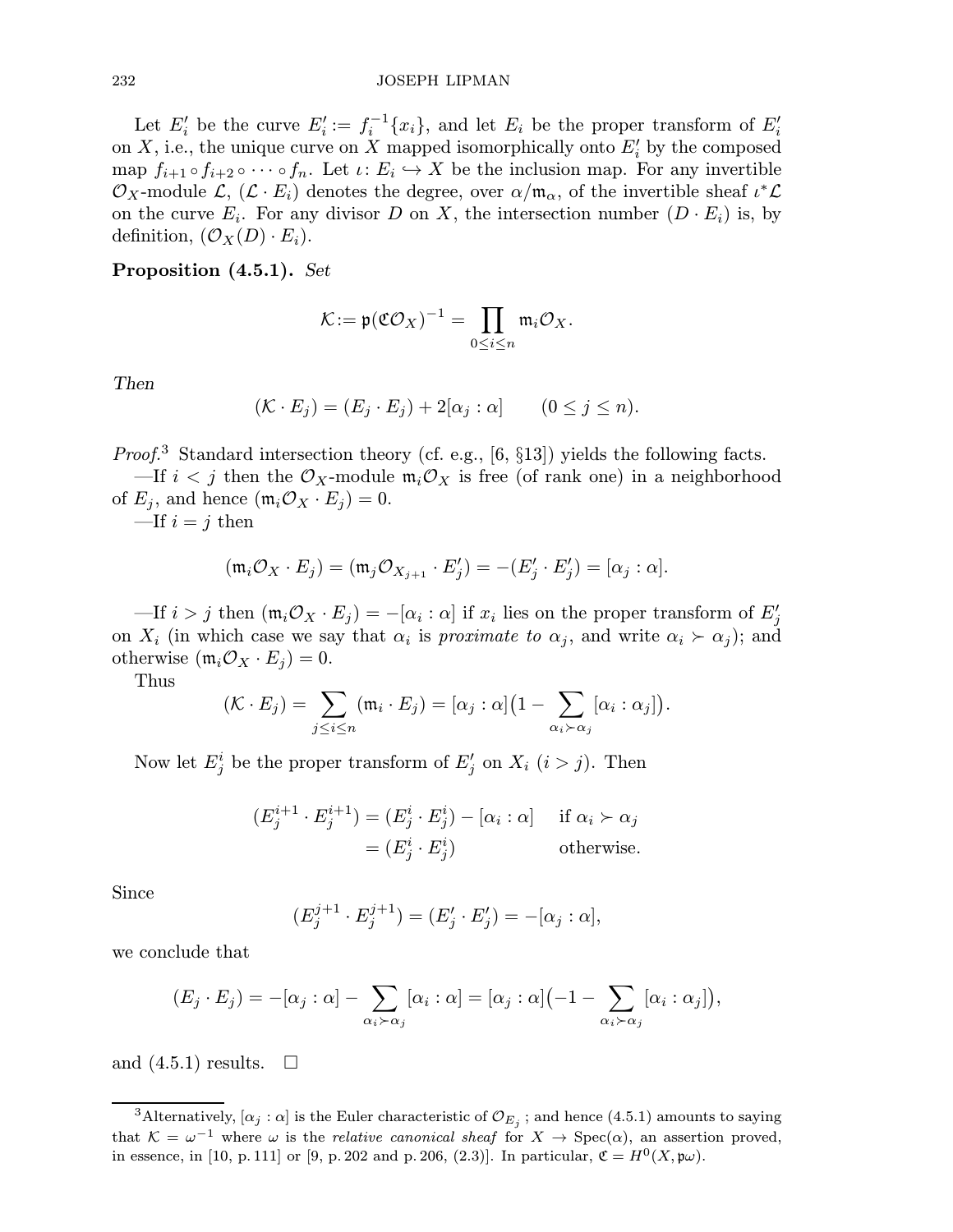**Corollary** (4.5.2). With  $E_\gamma := E_i$  when  $\gamma = \alpha_i$ , the adjoint ideal  $\mathfrak C$  factors as

$$
\mathfrak{C}=\prod_{\alpha\subset\gamma\subsetneqq\beta}\mathfrak{p}_{\gamma}^{c_{\gamma}}
$$

where

$$
c_{\gamma} = -[\gamma : \alpha]^{-1}(E_{\gamma} \cdot E_{\gamma}) - 2
$$

is one less than the number of  $\delta \subset \beta$  proximate to  $\gamma$ , each such  $\delta$  being counted with multiplicity  $[\delta : \gamma]$ .

Proof. The treatment of factorization of complete ideals given in [6, §§18–19] gives  $\mathfrak{C} = \prod_{\alpha \subset \gamma \subsetneq \beta} \mathfrak{p}^{c_{\gamma}}_{\gamma} \ \text{with}$ 

$$
c_{\gamma} = [\gamma : \alpha]^{-1} (\mathfrak{C} \mathcal{O}_X \cdot E_{\gamma}) \stackrel{(4.5.1)}{=} (\mathfrak{p} \cdot E_{\gamma}) - (\mathcal{K} \cdot E_{\gamma}) = 0 - [\gamma : \alpha]^{-1} (E_{\gamma} \cdot E_{\gamma}) - 2.
$$

The rest is contained in the proof of  $(4.5.1).4$ 

**5. The polar ideal.** Notation remains as in  $\S2$ .

**Definition** (5.1). The polar ideal  $\mathfrak{P}_p$  of a simple m-primary complete ideal p is the smallest among those m-primary  $v_{\mathfrak{p}}$ -ideals  $\mathfrak P$  satisfying  $\text{ord}_{\alpha}(\mathfrak P) = \text{ord}_{\alpha}(\mathfrak p) - 1$ , i.e.,  $\mathfrak{P}_{\mathfrak{p}}$  is the  $v_{\mathfrak{p}}$ -predecessor of the ideal  $\mathfrak{q} = \mathfrak{m} \mathfrak{C}_{\mathfrak{p}}$  of Theorem (2.2).

Corollary (5.1.1).

$$
v_{\mathfrak{p}}(\mathfrak{P}_{\mathfrak{p}}) = v_{\mathfrak{p}}(\mathfrak{C}_{\mathfrak{p}}) + f_{\mathfrak{p}}^{-1} \text{ord}_{\alpha}(\mathfrak{p}) - 1,
$$
  

$$
\lambda(\alpha/\mathfrak{P}_{\mathfrak{p}}) = \lambda(\alpha/\mathfrak{C}_{\mathfrak{p}}) + \text{ord}_{\alpha}(\mathfrak{p}) - f_{\mathfrak{p}}.
$$

*Proof.* Since  $\mathfrak{P}_{\mathfrak{p}} \subset \mathfrak{C}_{\mathfrak{p}}$ , therefore, by  $(2.1)$  and  $(2.2)$ ,

$$
v_{\mathfrak{p}}(\mathfrak{P}_{\mathfrak{p}}) = v_{\mathfrak{p}}(\mathfrak{q}) - 1 = v_{\mathfrak{p}}(\mathfrak{C}_{\mathfrak{p}}) + v_{\mathfrak{p}}(\mathfrak{m}) - 1 \stackrel{(1.6.1)}{=} v_{\mathfrak{p}}(\mathfrak{C}_{\mathfrak{p}}) + f_{\mathfrak{p}}^{-1} \text{ord}_{\alpha}(\mathfrak{p}) - 1,
$$

and also,

$$
\lambda(\alpha/\mathfrak{P}_{\mathfrak{p}})=\lambda(\alpha/\mathfrak{C}_{\mathfrak{p}})+\lambda(\mathfrak{C}_{\mathfrak{p}}/\mathfrak{m}\mathfrak{C}_{\mathfrak{p}})-f_{\mathfrak{p}}\stackrel{(1.2.3)}{=} \lambda(\alpha/\mathfrak{C}_{\mathfrak{p}})+\mathrm{ord}_{\alpha}(\mathfrak{p})-f_{\mathfrak{p}}.
$$

 $\Box$ 

Henceforth, we will write  $\mathfrak P$  (resp.  $\mathfrak C, v$ ) for  $\mathfrak P_p$  (resp.  $\mathfrak C_p, v_p$ ) when there is no possibility of confusion.

Next we describe how to derive the point basis  $\{s_\gamma\}_{\gamma \supset \alpha}$  of  $\mathfrak P$  from the point basis  $\{r_\gamma\}_{\gamma \supset \alpha}$  of p. As mentioned in the Introduction, this will explain the appellation "polar ideal."

<sup>&</sup>lt;sup>4</sup>Another justification—not using geometric methods—of this description of  $c<sub>\gamma</sub>$  in terms of proximity appears in [8, Example (3.2)].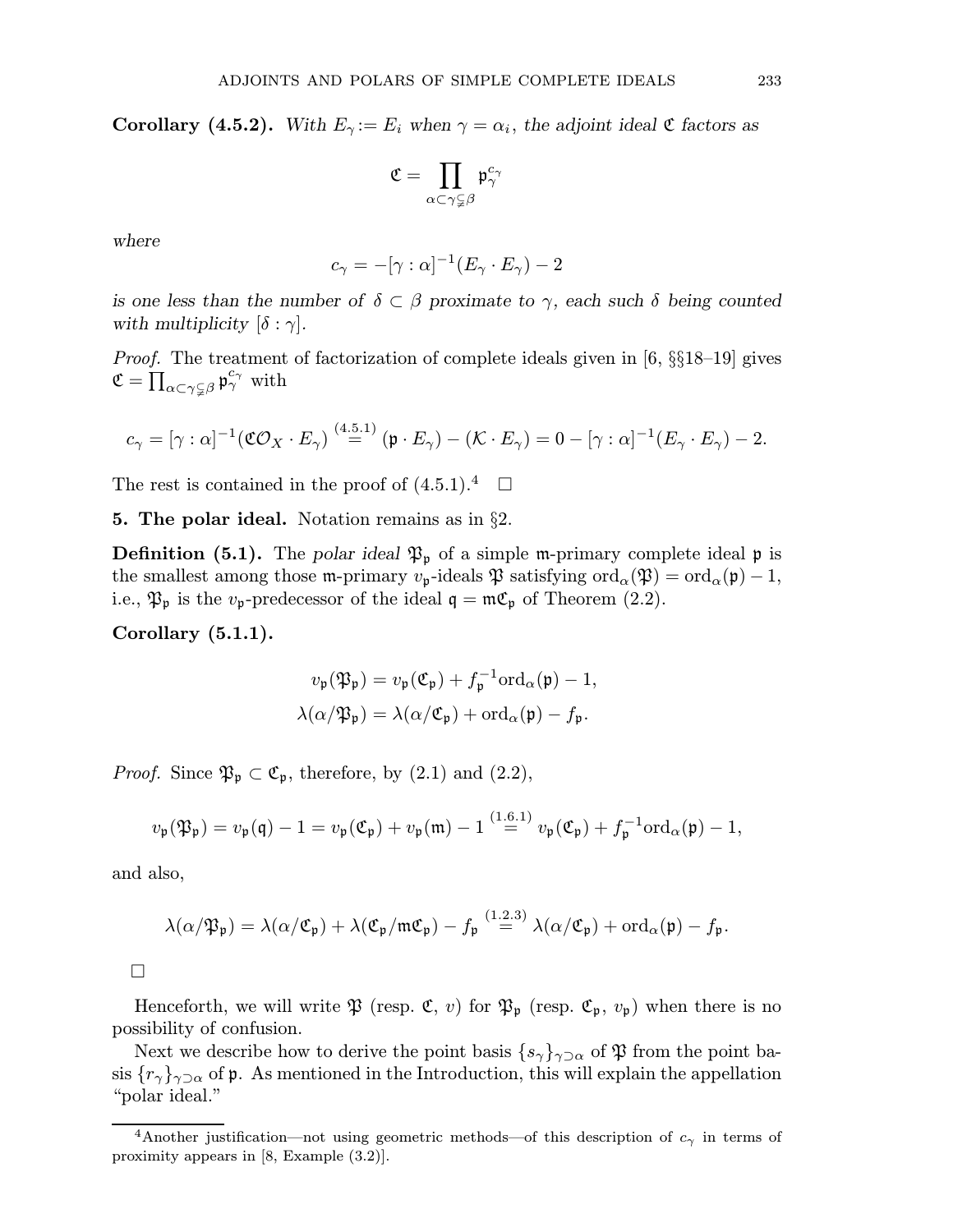Let  $\beta \supset \alpha$  be the point corresponding to p (so that  $v = \text{ord}_{\beta}$ , cf. (1.4)) and let

$$
\alpha =: \alpha_0 \subset \alpha_1 \subset \cdots \subset \alpha_n := \beta
$$

be the corresponding quadratic sequence (1.1.1). Then  $r_{\gamma}$  and  $s_{\gamma}$  both vanish unless  $\gamma = \alpha_i$  for some *i*. (Such vanishing holds for the point basis of any v-ideal, cf. [17, p. 392, (F).) So setting  $r_i := r_{\alpha_i}, s_i := s_{\alpha_i}$ , we need only look at the sequences  $(r_i)_{0 \leq i \leq n}, (s_i)_{0 \leq i \leq n}.$ 

We say, as in the proof of (4.5.1), that  $\alpha_i$  is proximate to  $\alpha_j$ , and write  $\alpha_i \succ \alpha_j$ , if  $i>j$  and if the valuation ring of ord<sub> $\alpha_i$ </sub> contains  $\alpha_i$ . When  $i > 0$ ,  $\alpha_i$  is proximate to  $\alpha_{i-1}$  and to at most one other  $\alpha_i$  (because, for example, the closed points on  $X_i$ in (4.5) form a normal-crossing divisor; or, one can use (5.2.2) below). If there is such an  $\alpha_i$ , we say that  $\alpha_i$  is a *satellite*, and otherwise that  $\alpha_i$  is free, with respect to (w.r.t.)  $\alpha$ .

Set  $\mathfrak{m}_i := \mathfrak{m}_{\alpha_i}$ . The integers  $v(\mathfrak{m}_i) = [\beta : \alpha_i]^{-1}r_i$  (cf. (1.6)) appearing in the following Theorem may be thought of, informally, as representing the infinitely near multiplicities of a general element of p. At least that's what they do when  $\alpha/\mathfrak{m}_{\alpha}$  is algebraically closed. We also let  $\mathfrak{P}'_i$  be the transform  $\mathfrak{P}^{\alpha_i}$  (which is a v-ideal in  $\alpha_i$  [17, p. 390, (1)]); and we set  $\mathfrak{p}_i := \mathfrak{p}^{\alpha_i}$ ,  $\mathfrak{P}_i := \text{polar ideal} - \text{in } \alpha_i$  of  $\mathfrak{p}_i$ .

**Theorem (5.2).** With preceding notation, we have the following inductive prescription for determining  $r_i - s_i$ :

- (i)  $\mathfrak{P}_i \supset \mathfrak{P}'_i \supset \mathfrak{p}_i$ , so that  $r_i s_i = 0$  or  $1 \qquad (0 \le i \le n)$ .
- (ii)  $r_0 s_0 = 1$ .

(iii) If  $v(\mathfrak{m}_{i+1}) = v(\mathfrak{m}_i)$  then  $r_{i+1} - s_{i+1} = r_i - s_i$  unless either  $i+1=n$  or  $\alpha_{i+1}$  is a satellite and  $\alpha_{i+2}$  is free, in which cases  $r_{i+1} - s_{i+1} = 1$  (whether or not  $v(\mathfrak{m}_{i+1}) = v(\mathfrak{m}_{i}).$ 

(iv) If  $v(\mathfrak{m}_{i+1}) < v(\mathfrak{m}_i)$  then  $r_{i+1} - s_{i+1} \neq r_i - s_i$ .

Moreover, if  $r_i - s_i = 1$  then  $\mathfrak{P}'_i = \mathfrak{P}_i$ . And  $r_i - s_i = 1$  whenever  $\alpha_{i+1}$  is free.

*Proof.* Condition (ii) holds by the definition of  $\mathfrak{P}$ . For the rest, we proceed by induction on the number of points between  $\alpha$  and  $\beta$ , everything being obvious if  $\alpha = \beta$ . Suppose  $\alpha \neq \beta$  and that we can find a  $k > 0$  such that  $\mathfrak{P}'_k = \mathfrak{P}_k$ . The inductive hypothesis establishes  $(5.2)_k$ , the statement  $(5.2)$  with the underlying pair  $\alpha \subset \beta$  replaced by  $\alpha_k \subset \beta$ . Such a replacement does not affect  $\mathfrak{p}_i$  or  $\mathfrak{P}'_i$  for any  $i \geq k$  (use transitivity of transform (1.2)), and hence does not affect  $r_i$ ,  $s_i$ ,  $\mathfrak{P}_i$ , or  $v(\mathfrak{m}_i) = \text{ord}_{\beta}(\mathfrak{m}_i)$ . For  $i \geq k$  then, assertions (i) and (iv) in (5.2), as well as the assertions following (iv), are clearly implied by the corresponding assertions in  $(5.2)_k$ . So is assertion (iii), as we see after making the following observation: if w.r.t.  $\alpha_k$ ,  $\alpha_{i+1}$  is a satellite and  $\alpha_{i+2}$  is free, then the same is true w.r.t.  $\alpha_0$ —for if  $\alpha_{i+2} \succ \alpha_j$  for some  $j < k$ , i.e.,  $\alpha_{i+2}$  is contained in the valuation ring  $R_j$  of ord<sub> $\alpha_j$ </sub>, then also  $\alpha_{i+1} \subset R_i$ , so that  $\alpha_{i+1}$  is proximate to  $\alpha_i$  as well as to two other points containing  $\alpha_k$ , contradiction.

Thus, to establish (5.2) it will suffice to prove its assertions for  $i < k$ , and hence, to prove the following Lemma.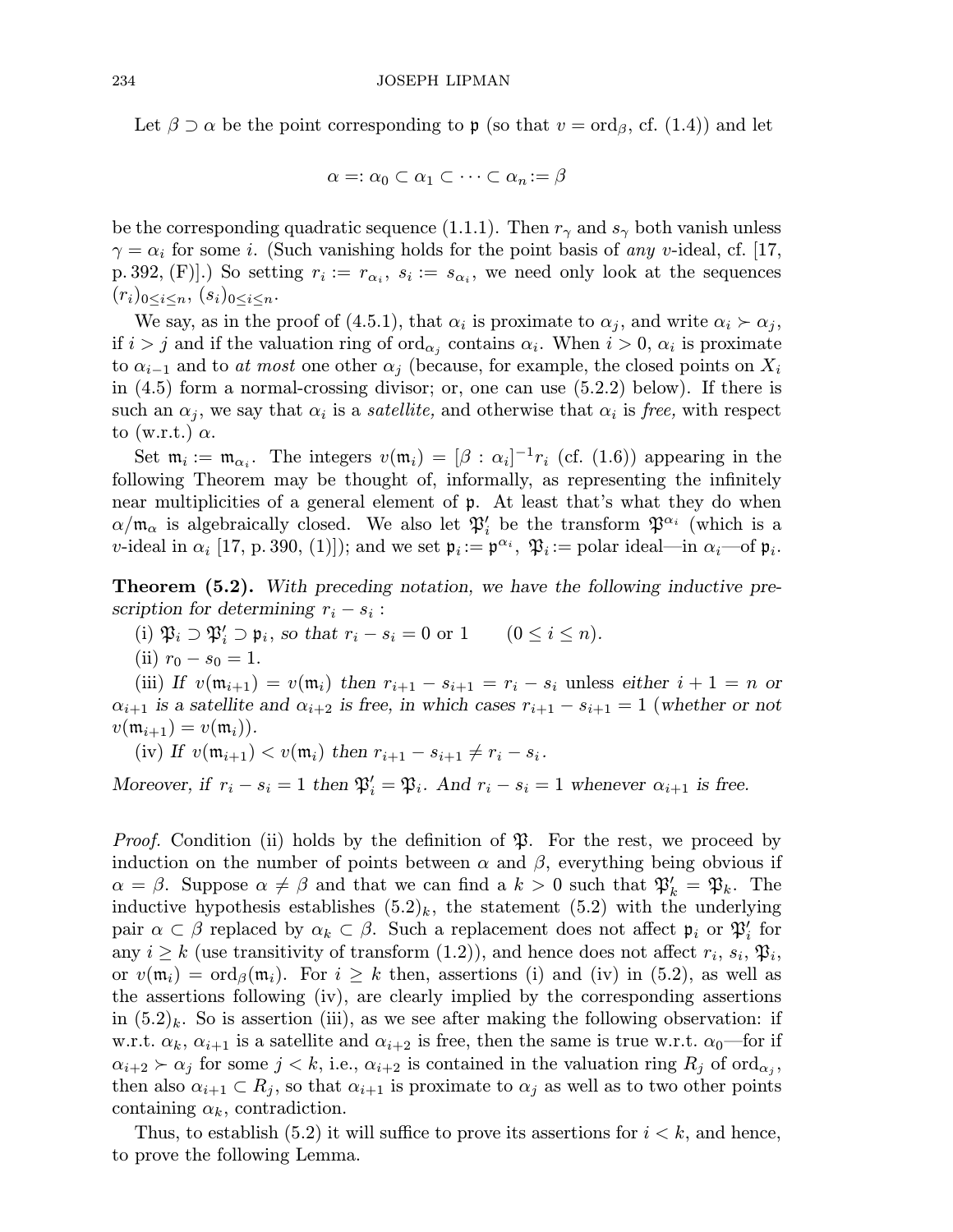**Lemma (5.2.1).** Assume  $\alpha \neq \beta$ . Let  $a \geq 0$  and b be the unique integers such that

$$
v(\mathfrak{m}_0) = av(\mathfrak{m}_1) + b \qquad (0 < b \le v(\mathfrak{m}_1)).
$$

Then:

(i)  $\{\alpha_1, \alpha_2, \ldots, \alpha_{a+1}\}\$ is the set of all points proximate to  $\alpha_0$  and contained in  $\beta$ ; and so for  $2 \leq i \leq a+1$ ,  $\alpha_i$  is a satellite (w.r.t.  $\alpha$ ).

- (ii)  $v(\mathfrak{m}_1) = v(\mathfrak{m}_2) = \cdots = v(\mathfrak{m}_a) \ge v(\mathfrak{m}_{a+1}) = b.$
- (iii) If  $b = v(\mathfrak{m}_1)$  and  $1 \le a \le n-2$ , then  $\alpha_{a+1}$  is a satellite and  $\alpha_{a+2}$  is free.
- (iv) For  $1 \leq i \leq a+1$ ,  $\mathfrak{P}_i \supset \mathfrak{P}'_i \supset \mathfrak{p}_i$ , and

$$
v(\mathfrak{P}_i')-v(\mathfrak{P}_i)=\sum_{i
$$

Thus  $\mathfrak{P}_{a+1}' = \mathfrak{P}_{a+1}$ ,  $r_{a+1} - s_{a+1} = 1$ , and for  $1 \leq i \leq a$ ,  $\mathfrak{P}_i \neq \mathfrak{P}'_i$ , so that  $r_i - s_i = 0.$ 

*Proof.* If  $\alpha_{a+2}$  is proximate to  $\alpha_i$  for some  $i \leq a$ , then so is  $\alpha_{a+1}$ , and therefore  $i = 0$  or  $i = a$ . The first possibility is excluded by (i). So is the second under the hypotheses of (iii), since then by (ii),  $v(\mathfrak{m}_a) = v(\mathfrak{m}_{a+1})$ , and we can replace  $\mathfrak{m}_0$ by  $\mathfrak{m}_{\alpha}$  in (i) to conclude. Hence (iii) follows from (i) and (ii).

Now (i) and (ii) follow readily from the next result (applied with  $\gamma := \alpha$ ,  $\delta$  the largest point between  $\alpha$  and  $\beta$  proximate to  $\alpha$ , and  $w:=v$ ).

**Lemma (5.2.2).** Let  $\gamma \prec \delta$  be two points, with corresponding quadratic sequence

$$
\gamma =: \gamma_0 \subset \gamma_1 \subset \cdots \subset \gamma_d := \delta.
$$

If w is any valuation dominating  $\delta$ , then, with  $\mathfrak{m}_i := \mathfrak{m}_{\gamma_i}$ ,

(5.2.2.1) 
$$
w(\mathfrak{m}_{\gamma}) \geq w(\mathfrak{m}_1) + w(\mathfrak{m}_2) + \cdots + w(\mathfrak{m}_{d-1}) + w(\mathfrak{m}_{\delta}),
$$

with equality if w does not dominate that quadratic transform of  $\delta$  which is proximate to  $\gamma$ ; and consequently<sup>5</sup>

(5.2.2.2) 
$$
w(\mathfrak{m}_{\gamma}) \ge w(\mathfrak{m}_1) = w(\mathfrak{m}_2) = \cdots = w(\mathfrak{m}_{d-1}) \ge w(\mathfrak{m}_{\delta}).
$$

Moreover,  $[\gamma_i : \gamma_1] = 1$  for  $i = 1, 2, \ldots, d$ .

*Proof.* Let  $m_0\gamma_1 = t\gamma_1$ , and let  $u \in \gamma_1$  be such that  $\{t, u\}$  is a regular system of parameters in  $\gamma_1$  (u exists because  $\gamma_1/\mathfrak{m}_0\gamma_1$  is regular). The localization of  $\gamma_1$  at the prime ideal  $m_0\gamma_1$  is the valuation ring of ord<sub>γ</sub>, and so ord<sub>γ</sub>(t) = 1, ord<sub>γ</sub>(u) = 0.

We show next, by induction on i, that for  $1 \leq i \leq d$ ,  $\{t/u^{i-1}, u\}$  is a regular system of parameters in  $\gamma_i$ , and  $[\gamma_i : \gamma_1] = 1$ ; and that for  $1 \leq i \leq d$ ,  $m_i\gamma_{i+1} = u\gamma_{i+1}$ . Indeed, if  $i < d$  and if  $\{t/u^{i-1}, u\}$  is a regular system of parameters in  $\gamma_i$ , then since ord<sub> $\gamma$ </sub> is non-negative on  $\delta$  (by definition of the condition  $\gamma \prec \delta$ ),

<sup>&</sup>lt;sup>5</sup>(5.2.2.2) can be deduced from the preceding statement with  $\gamma_i$  in place of  $\gamma_0$  (1  $\leq i \leq d-2$ ), since  $\gamma_{i+2}$ , being proximate to  $\gamma_0$  and  $\gamma_{i+1}$ , can't be proximate to  $\gamma_i$ .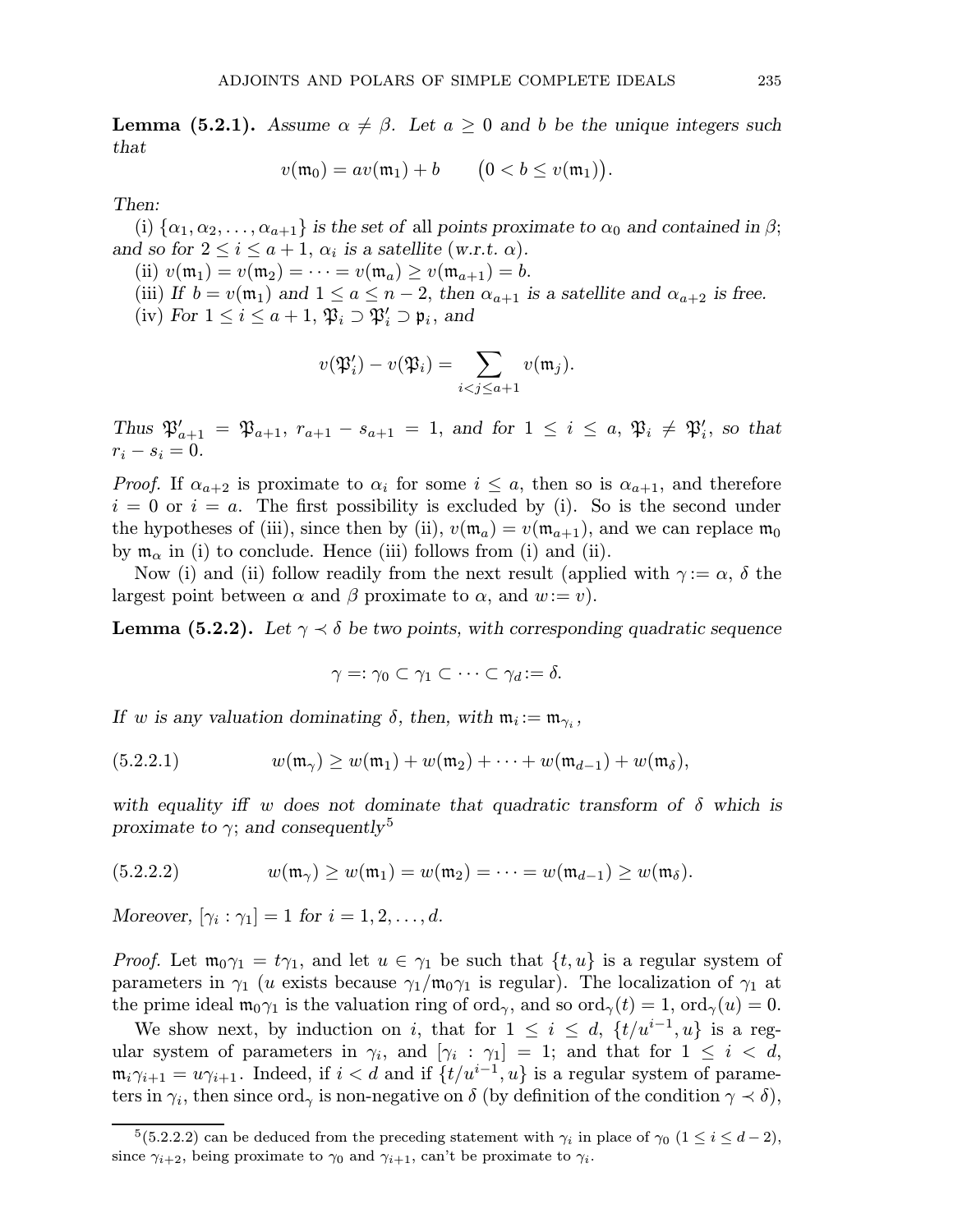hence on  $\gamma_{i+1}$ , and since  $\text{ord}_{\gamma}(u^i/t) < 0$ , therefore  $\gamma_{i+1}$  cannot be a localization of the ring  $\gamma_i[(t/u^{i-1})^{-1}\mathfrak{m}_i]$ , so  $\gamma_{i+1}$  must be the localization of  $\gamma_i[u^{-1}\mathfrak{m}_i]$  at its maximal ideal  $(t/u^i, u)$ .

Now for  $i \leq i < d$ , we have  $w(\mathfrak{m}_i) = w(\mathfrak{m}_i \gamma_{i+1}) = w(u)$ , which is independent of  $i$ , proving  $(5.2.2.2)$ . Furthermore,

$$
w(\mathfrak{m}_{\gamma}) = w(t) = (d-1)w(u) + w(t/u^{d-1})
$$
  
= 
$$
w(\mathfrak{m}_1) + w(\mathfrak{m}_2) + \cdots + w(\mathfrak{m}_{d-1}) + w(t/u^{d-1}).
$$

As above, the unique quadratic transform  $\delta'$  of  $\delta$  which is proximate to  $\gamma$  is the localization of the ring  $\delta[t/u^d, u]$  at its maximal ideal  $(t/u^d, u)$ ; and w dominates this  $\delta'$  iff  $w(t/u^d) > 0$ , i.e., iff  $w(t/u^{d-1}) > w(u)$ . Since

$$
w(\mathfrak{m}_{\delta}) = w((t/u^{d-1}, u)\delta) = \min\{w(t/u^{d-1}), w(u)\},\
$$

the rest of  $(5.2.2)$  follows.  $\square$ 

It remains to prove (iv) in Lemma (5.2.1). We proceed by induction, beginning with  $i = 1$ . Since  $\mathfrak P$  contains the inverse transform  $\mathfrak p_0$  of  $\mathfrak p_1$ , and since  $\mathfrak P$  is contained in the inverse transform of  $\mathfrak{P}'_1$  [17, p. 390, (3)], therefore [*ibid*, (4)] gives  $\mathfrak{P}'_1 \supset \mathfrak{p}_1$ . Let  $\mathfrak{C}_i$  be the adjoint ideal in  $\alpha_i$  of  $\mathfrak{p}_i$ . From (2.2) and (3.1) we get  $\mathfrak{m}_0^{r_0-1}\mathfrak{C}_1 = \mathfrak{C}_0\alpha_1$ . Also,  $\mathfrak{m}_0^{r_0-1} \mathfrak{P}_1' = \mathfrak{P}_0 \alpha_1$ . So

$$
v(\mathfrak{m}_1 \mathfrak{C}_1) = v(\mathfrak{m}_1) + v(\mathfrak{C}_0) - (r_0 - 1)v(\mathfrak{m}_0),
$$
  

$$
v(\mathfrak{P}'_1) = v(\mathfrak{P}_0) - (r_0 - 1)v(\mathfrak{m}_0) = v(\mathfrak{m}_0) + v(\mathfrak{C}_0) - 1 - (r_0 - 1)v(\mathfrak{m}_0)
$$

(cf. proof of  $(5.1.1)$ ). Hence

$$
v(\mathfrak{P}'_1) - v(\mathfrak{P}_1) = v(\mathfrak{P}'_1) - v(\mathfrak{m}_1 \mathfrak{C}_1) + 1 = v(\mathfrak{m}_0) - v(\mathfrak{m}_1) = (a-1)v(\mathfrak{m}_1) + b.
$$

Having already proved (ii) in  $(5.2.1)$ , we then deduce (iv) for  $i = 1$ .

If  $n=1$  we are done. Otherwise,  $v(\mathfrak{m}_0) > v(\mathfrak{m}_1)$ , so  $\mathfrak{P}_1 \supsetneq \mathfrak{P}_1' \supset \mathfrak{p}_1$ , so  $\mathfrak{m}_1 \mathfrak{C}_1 \supset \mathfrak{P}_1'$ and  $\text{ord}_{\alpha_1}(\mathfrak{P}'_1) = \text{ord}_{\alpha_1}(\mathfrak{p}_1)$ . Since as in the proof of  $(5.1.1), v(\mathfrak{P}_i) = v(\mathfrak{m}_i \mathfrak{C}_i) - 1$ , the rest follows from the next Lemma.

**Lemma (5.2.3).** Let L be a v-ideal in  $\alpha_i$  ( $1 \leq i \leq n$ ) such that  $\mathfrak{m}_i \mathfrak{C}_i \supset L \supset \mathfrak{p}_i$ . Then  $L^{\alpha_{i+1}} \supset \mathfrak{p}_{i+1}$ , and

$$
v(L^{\alpha_{i+1}}) - v(\mathfrak{m}_{i+1} \mathfrak{C}_{i+1}) = v(L) - v(\mathfrak{m}_{i} \mathfrak{C}_{i}) - v(\mathfrak{m}_{i+1}).
$$

*Proof.* From  $(2.2)$  and  $(3.1)$ , we see that

$$
\mathfrak{m}_{i+1}\mathfrak{C}_{i+1} = \mathfrak{m}_{i+1}(\mathfrak{m}_i \mathfrak{C}_i)^{\alpha_{i+1}} = \mathfrak{m}_{i+1}\mathfrak{m}_i \mathfrak{C}_i(\mathfrak{m}_i \alpha_{i+1})^{-r_i}
$$

where

$$
r_i := \mathrm{ord}_{\alpha_i}(\mathfrak{p}_i) = \mathrm{ord}_{\alpha_i}(\mathfrak{m}_i \mathfrak{C}_i) = \mathrm{ord}_{\alpha_i}(L),
$$

so that  $L^{\alpha_{i+1}} = L(\mathfrak{m}_i \alpha_{i+1})^{-r_i}$ . The conclusion results.  $\Box$ 

This completes the proof of Lemma (5.2.1) and of Theorem (5.2).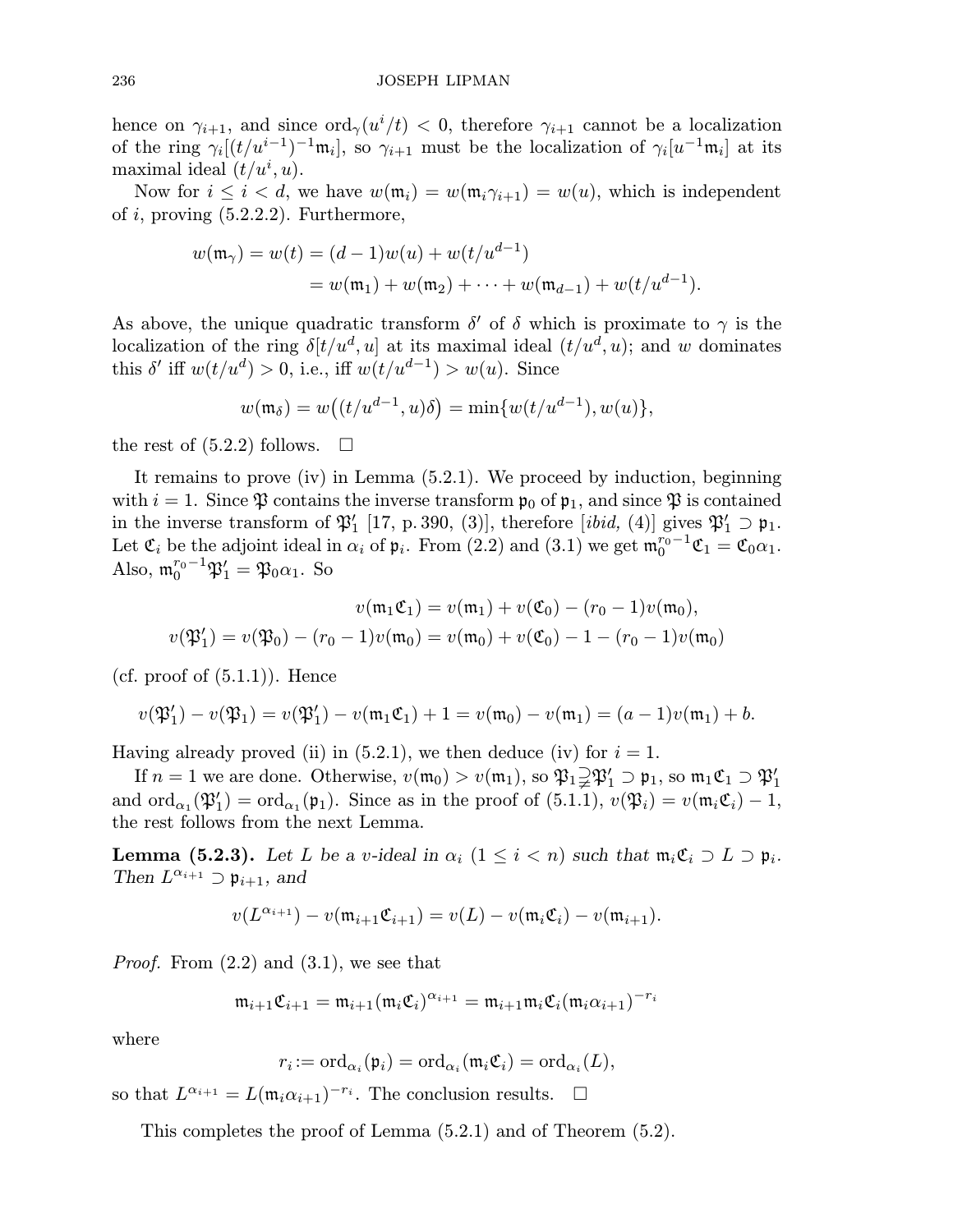Remarks. (A) Let

$$
\mathfrak{m}:=\mathfrak{p}_0\supset\mathfrak{p}_1\supset\cdots\supset\mathfrak{p}_n:=\mathfrak{p}
$$

be the sequence of simple complete ideals in  $\alpha$  corresponding to the quadratic sequence (1.1.1) (where  $\beta = \beta_{p}$ , cf. (1.4)). The v-ideal  $\mathfrak{P} := \mathfrak{P}_{p}$  factors uniquely as

$$
\mathfrak{P}=\prod_{i=1}^n \mathfrak{p}_i^{a_i},
$$

cf. [17, p. 392, (2)]. Here  $a_n = 0$  since  $\mathfrak{P} \supsetneq \mathfrak{p}_n = \mathfrak{p}$ . The remaining exponents  $a_i$  can be characterized in terms of the point basis  $\{s_i\}_{1\leq i\leq n}$  of  $\mathfrak{P}$ , by means of proximity:

$$
a_i = s_i - \sum_{\alpha_j \succ \alpha_i} [\alpha_j : \alpha_i] s_j,
$$

cf.  $[8, \text{Cor. } (3.1)]$ . Hence  $[2, \S1]$  yields the following geometric interpretation when  $\alpha$  is the local ring of a smooth point on an algebraic surface over an algebraically closed characteristic 0 field:

Let f be a generic element of  $\mathfrak p$ , and let  $\zeta$  be a generic polar of the curve germ  $f = 0$ . Then  $\zeta$  has  $\sum_{i=1}^{n} a_i$  irreducible branches, of which precisely  $a_i$  pass through the infinitely near points<sup>6</sup>  $\alpha_1, \alpha_2, \ldots, \alpha_i$  but not through  $\alpha_{i+1}$ .

(B) Now observe, keeping in mind that transform preserves products (1.2) and consequently "point basis" takes products to sums, that for any finite-colength  $\alpha$ -ideal L,

$$
(\mathfrak{P} \cdot L) = \sum_{i=1}^n a_i (\mathfrak{p}_i \cdot L) \stackrel{(1.6.2)}{=} \sum_{i=1}^n a_i [\alpha_i : \alpha] \text{ord}_{\alpha_i}(L).
$$

Assume, for simplicity, that  $[\beta : \alpha] = 1$  (so that  $[\alpha_i : \alpha] = 1$  for all i). Set  $\mathfrak{m} := \mathfrak{m}_{\alpha}$ . Define:

$$
\overline{e}_i := \operatorname{ord}_{\alpha_i}(\mathfrak{p}) - \operatorname{ord}_{\alpha_i}(\mathfrak{m}) \qquad (1 \le i \le n),
$$
  

$$
\overline{m}_i := \operatorname{ord}_{\alpha_i}(\mathfrak{m}) \qquad (1 \le i \le n).
$$

The integers  $\overline{e}_i$ ,  $\overline{m}_i$  are the same as the integers  $e_q$ ,  $m_q$  associated by Teissier [14, p. 270] to any one of the  $a_i$  branches  $\zeta_q$  of  $\zeta$  which part company at  $\alpha_i$  with the curve  $f = 0$ . To prove this, one needs to know that except for the  $\alpha_i$ , all other infinitely near points on  $\zeta$  are nonsingular on  $\zeta$  and free w.r.t.  $\alpha$ , cf. [2, p. 4, Thm. 2.1].

With  $v = \text{ord}_{\beta}$  as before, we have then

$$
\sum_{i=1}^{n} a_i \overline{m}_i = (\mathfrak{P} \cdot \mathfrak{m}) = \mathrm{ord}_{\alpha}(\mathfrak{P}) = \mathrm{ord}_{\alpha}(\mathfrak{p}) - 1,
$$

<sup>&</sup>lt;sup>6</sup>A curve germ "passes through" a point  $\alpha_j$  if it has a defining equation  $g = 0$  ( $g \in \alpha$ ) with  $g\alpha_j \neq m^t\alpha_j$  (t:= ord<sub> $\alpha$ </sub>(g)), i.e., the proper transform of g in  $\alpha_j$  is a non-unit.